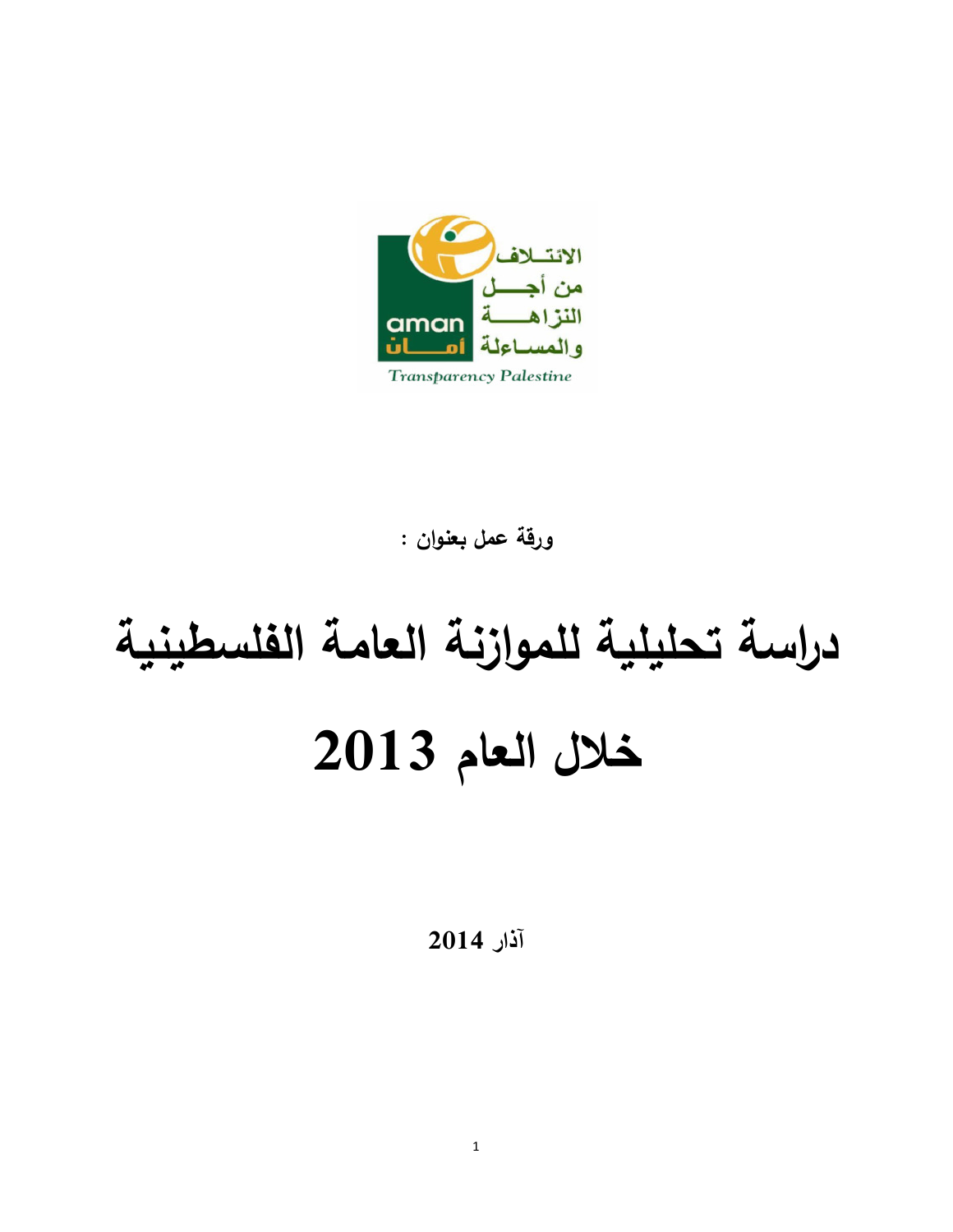#### مقدمة

تولت السلطة الفلسطينية المسئولية المالية للأراضيي الفلسطينية بناءاً على برونوكول باريس المبرم مع الجانب الاسرائيلي في العام 1995، وقد حددت هذه الاتفاقية الوسائل المناحة للسلطة الفلسطينية استخدامها في سياساتها المالية، حيث منحت السلطة الحرية الكاملة في التحكم بالسياسات الانفاقية ولكنها حددت صلاحياتها في التحكم بالإيرادات<sup>1</sup>. بالرغم من ذلك فقد سعت السلطة الفلسطينية إلى تحقيق الاستدامة المالية حيث ورد في خطة النتمية الفلسطينية 2011 – 2013 سعى السلطة إلى الاعتماد على الايرادات المحلية، والحد من الاعتماد على المساعدات الخارجية لتغطية الانفاق الجاري وسد الدين العام المتراكم، والحيلولة دون وجود عجز مالي في الموازنات المستقبلية.

مع ذلك فإن السلطة الفلسطينية مازالت تعانى مشكلة مستعصية وهي ضعف مستوى الاستدامة المالية مما سيشكل عليها تحديآ في أي وقت يقرر فيه الجانب الاسرائيلي حجز العوائد الضريبية التي تجبيها لصالح السلطة والمقدرة بحوالي 144 مليون دولار شهرياً، أي حوالبي ثلثي الايرادات العامة الاجمالية.

تسعى هذه الورقة إلى مراجعة الموازنة العامة للعام 2013 والتي اعتمدها السيد الرئيس في نهاية أذار من العام الماضي ومقارنتها مع ما تحقق فعلياً في نهاية العام. حيث جاء اعتماد الرئيس لمشروع قانون الموازنة العامة المنسب إليه من مجلس الوزراء كاستحقاق دستوري في آخر يوم من شهر آذار على اعتبار أن نهاية الشهر هي آخر مهلة قانونية للصرف.

نكمن أهمية هذه الورقة في أنها تحاول مراجعة التطبيق العملي للموازنة العامة والتي نوفر مؤشرات هامة حول مستوى الاستدامة المالية لدولة فلسطين، كما أنها جاءت في ظل ظروف سياسية ومالية بعضها قديم والآخر جديد، فدولة فلسطين نئن تحت ضغط أزمة مالية مزمنة منذ سنوات، وإن ازدادت حدتها في العام الماضي مما سبب انفجار مظاهرات وإضرابات مطالبة بتخفيض نسب الضريبة ومكافحة غلاء المعيشة، كما طالب البعض بإقالة حكومة السيد فياض.

تجدر الاشارة إلى أن التحليل في هذه الورقة مبنى على أساس أرقام الايرادات والنفقات على أساس الالتزام والأساس النقدي، حيث يقصد بالأساس النقدي أي النفقات التـي دفعت وقبضت فعلياً خلال فترة النحليل والإيرادات التـي تم تحصيلها فعلأ بغض النظر عما اذا كانت مستحقة فعلا خلال هذه السنة أو في سنوات سابقة أم لاحقة. أما أساس الالتزام فيعني النفقات والإيرادات التي تستحق ويتوجب دفعها أو استلامها خلال السنة المالية المعنية بغض النظر عما اذا كانت قد سددت أم لا، ولكت يتوجب على الحكومة دفعها اذا كانت نفقات وتحصبلها في حال كانت ايرادات.

وبالرغم من أن النباين بين النقدي والالتزام يظهر أيضاً في موازنات الدول الأخرى، ولكن نادراً ما يكون الفرق بينهما كبيراً قدر ما هو الحال عليه في الموازنات الفلسطينية، ويعود السبب الرئيس وراء ذلك من جهة على اعتماد الموازنة على المساعدات

<sup>&</sup>lt;sup>1</sup> ا**نظ**ر : ماس . الاستدامة المالية للسلطة الوطنية الفلسطينية: التجربة التاريخية والآثار المستقبلية، 2012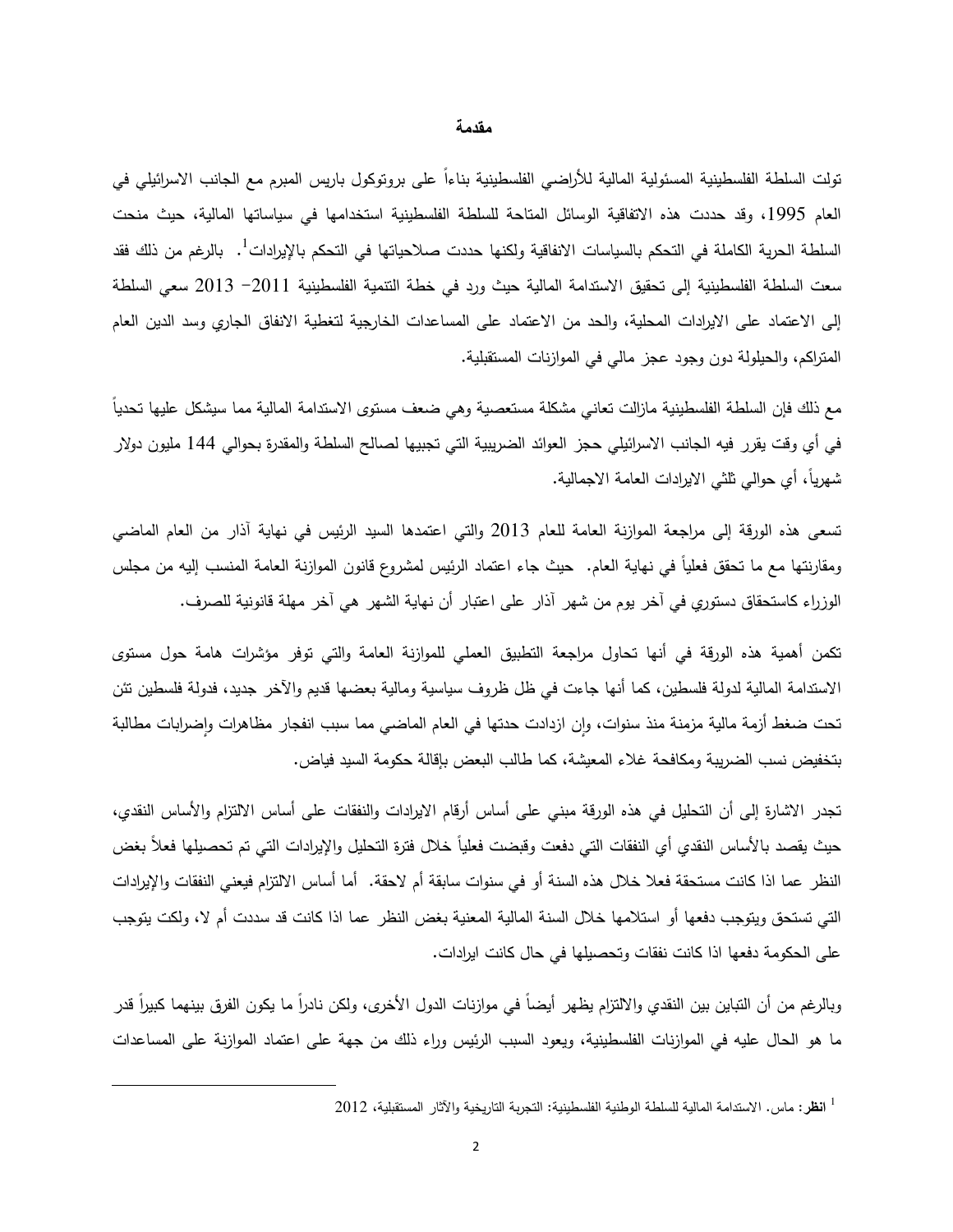الدولية والمقاصة اللتان تتأثران بقوة بالظروف السياسية، وهو يعود أيضاً من جهة أخرى إلى ضعف فعالية الجباية والبيروقراطية.

في المقابل فإنه من المفيد كذلك اظهار التحليل على أساس الالتزام لمعرفة اجمالي المبالغ التي يتوجب تحصيلها ودفعها خلال السنة بغض النظر تم تحصيلها أم لا، كما أن التحليل على الأساس النقدي مهم أيضاً لأن الفرق بينها وبين الأرقام على أساس الالتزام هو عبارة عن "المتأخرات" أي المبالغ التي لم تقم الدولة بتسديدها.

تجدر الاشارة إلى ان التحليل كان باستخدام بيانات وزارة المالية والمحدثة بتاريخ 11 شباط 2014 (النسخة الانجليزية) وباعتماد سعر الصرف للدولار مقابل الشيكل وفق ما ورد في الموازنة كالنالبي:

| العملة/ العام      | 2012 | 2013                   |
|--------------------|------|------------------------|
| دولار مقابل الشيكل | 3.8  | $\sim$ $\sim$<br>J • 1 |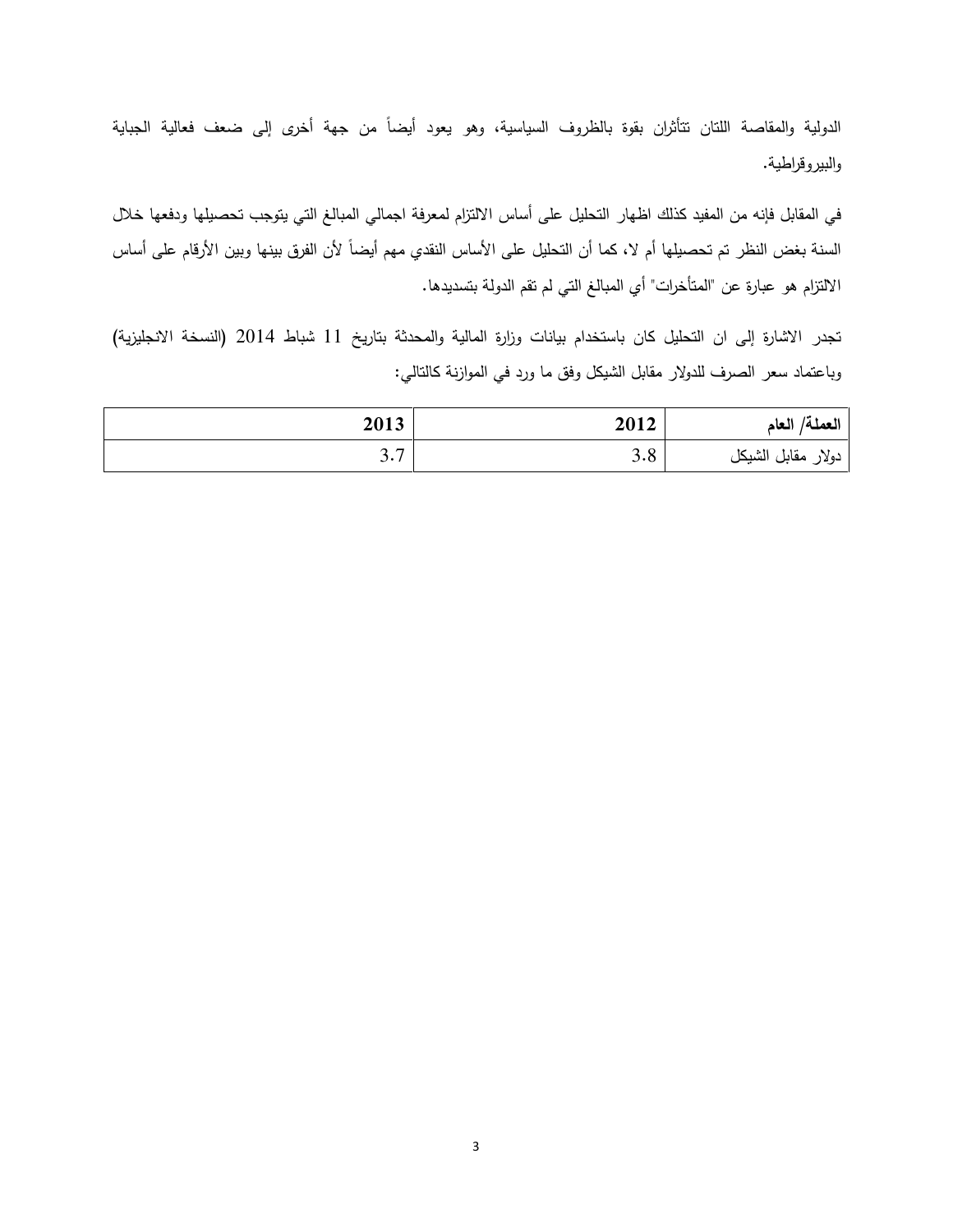#### الفصل الأول

# الموازنة العامة خلال الفترة 2009– 2013

الطابع العام لموازنة السلطة يتمثَّل في اعتماد السلطة الفلسطينية على نفقات عامة تفوق امكانية الاقتصاد ضمن الموارد المالية المتاحة، ففي الوقت الذي تعتبر فيه النفقات العامة التزام للسلطة لا يمكن تجنبه وبالأخص فاتورة الرواتب والتي تشكل 53% من اجمالي النفقات الجارية، فإنه في المقابل نجد أن 80% من الايرادات العامة ضمن الموازنة هي خارج سيطرة السلطة بل وتعتمد على الاوضاع السياسية السائدة. كما لا ينبغي أن نغفل عن المصدر الأساسي للايرادات العامة وهو من المقاصة والتي تشكل حوالي 71% من اجمالي الايرادات المحلية، بالنالي فإن توقف هذه الايرادات أو حتى تأخرها يخلق أزمة مالية للسلطة تحول دون تمكنها من الايفاء بالنزاماتها (هيفاء، 2013).

في اليوم الأخير من أذار من العام الماضـي (بعد ثلاث أشـهر من بدء السنة المالية) وقع رئيس دولة فلسطين قانون الموازنة العامة لسنة 2013، حيث يستعرض جدول رقم (1) البنود الأساسية في الموازنة العامة للأعوام 2009– 2013 بالأسعار الجارية.

توقع مشروع الموازنة للعام 2013 أن تبلغ الايرادات حوالبي 2,488 مليون دولار أي بزيادة 212.4 مليون دولار عن الايرادات في العام 2012. وقد شهدت الايرادات العامة زيادة مضطردة منذ العام 2009، حيث قفزت من 1,597 مليون دولار في العام 2009 إلى 1,927 مليون لعام 2010 و 2,045 مليون لعام 2011 مقابل 2,276 مليون دولار خلال العام 2012. هذه الايرادات التـي كانت متوقعه فـي مشروع الموازنـة نتأتـي من الضـرائب المقدرة بقيمـة 598 مليون دولار وتـحويلات المقاصـة بقيمة 1,722 مليون دولار . ولعل التحسن المضطرد في الايرادات العامة يعزى إلى التحسن الكبير في أساليب الجباية ومحاربة تهريب البضائع من إسرائيل إلى الأراضـي الفلسطينية.

| مشروع موازنة | 2013    | 2012    | 2011    | 2010    | 2009    | البيان                 |
|--------------|---------|---------|---------|---------|---------|------------------------|
| $2013$ العام |         |         |         |         |         |                        |
| 2,488.4      | 2,259.7 | 2,276.0 | 2,045.0 | 1,927.1 | 1,597.5 | صافي الايرادات العامة  |
| 889.7        | 832.0   | 722.9   | 738.0   | 744.8   | 585.0   | جباية محلية            |
| 1,721.9      | 1,645.7 | 1,604.3 | 1,423.2 | 1,258.7 | 1,103.3 | – مقاصبة               |
| 123.2        | 218.0   | 51.2    | 116.2   | 76.4    | 90.9    | – ارجاعات ضربيبة       |
| 3,538        | 3,175.3 | 3,086.9 | 3,323.0 | 3,076.0 | 3,190.0 | إجمالي النفقات الجارية |
|              |         |         |         |         |         | وصافى الاقراض          |

جدول (1): الموازنـة الـعامـة لدولـة فلسطين 2009− 2013 (مليون دولار أمريكي)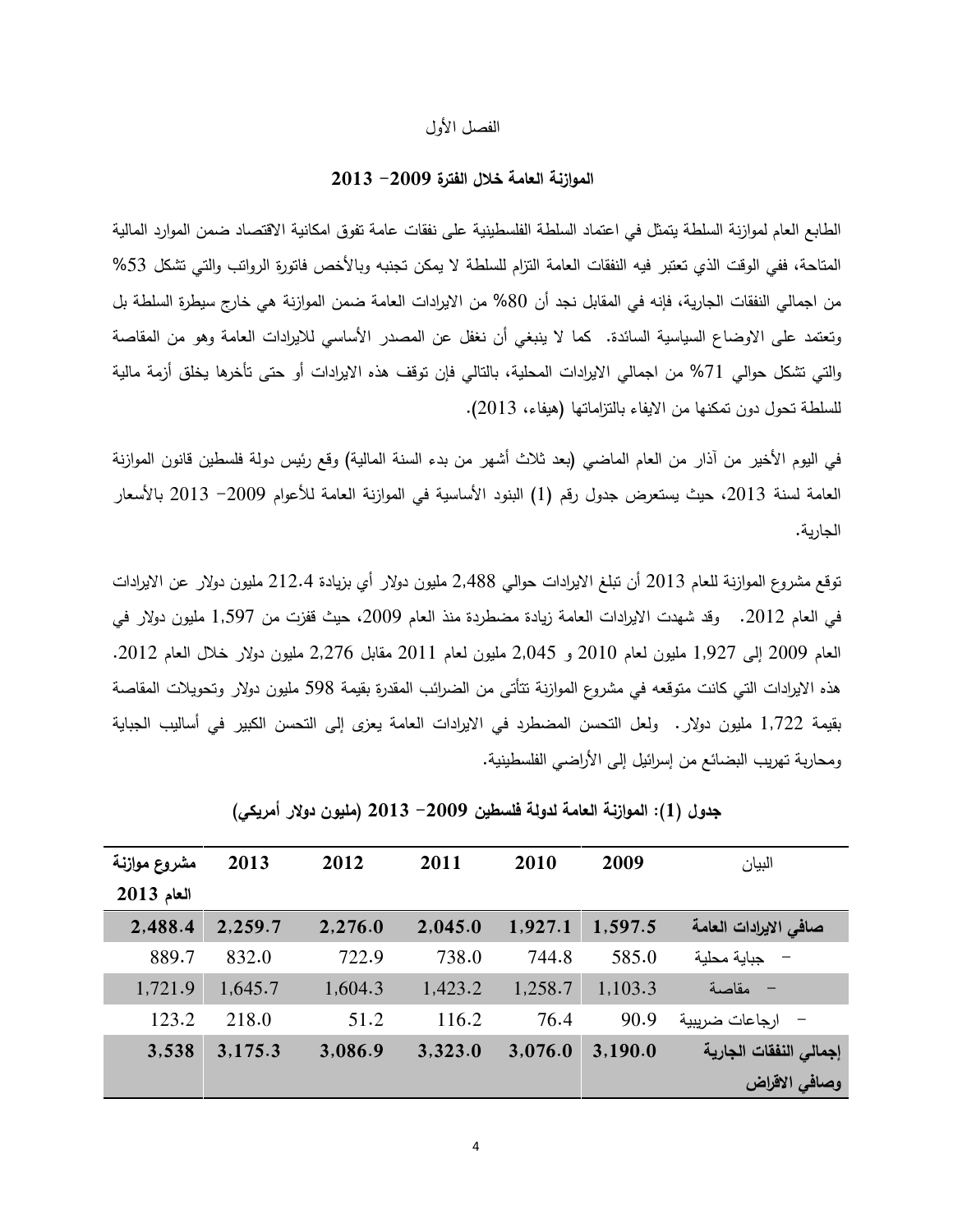| رواتب وأجور                | 1,467    | 1,613    | 1,782    | 1,577.8    | 1,769.8    | 1,880      |
|----------------------------|----------|----------|----------|------------|------------|------------|
| النفقات الجارية            | 1,349    | 1,227    | 1,401    | 1,227.0    | 1,200.1    | 1,577      |
| الأخرى                     |          |          |          |            |            |            |
| – صافي الاقراض             | 374      | 236      | 140      | 282.1      | 205.4      | 81         |
| العجز الجاري قبل التمويل   | $-1,592$ | $-1,149$ | $-1,278$ | $-1,474.6$ | $-1,348.1$ | $-1,050$   |
| (أساس الالتزام)            |          |          |          |            |            |            |
| العجز الجاري قبل التمويل   | $-1,371$ | $-1,075$ | $-783$   | $-810.9$   | $-915.6$   | $-875.9$   |
| (أساس نقدي)                |          |          |          |            |            |            |
| النفقات التطويرية          | 215      | 298      | 370      | 213.9      | 164.2      | 350        |
| العجز الاجمالي قبل التمويل | $-1,808$ | $-1,447$ | $-1,648$ | $-1,721.2$ | $-1,530$   | $-1,400$   |
| (أساس الالتزام)            |          |          |          |            |            |            |
| العجز الاجمالي قبل التمويل | $-1,586$ | $-1,373$ | $-1,153$ | $-1,024.8$ | $-1,079.7$ | $-1,033.7$ |
| (أساس نقدي)                |          |          |          |            |            |            |
| التمويل الخارجي            | 1,402    | 1,277    | 983      | 943.8      | 1,328.3    | 1,400      |
| مساعدات لدعم               | 1,355    | 1,146    | 814      | 785.7      | 1,224.7    | 1,100      |
| الموازنة                   |          |          |          |            |            |            |
| مساعدات لتمويل             | 47       | 131      | 169      | 158.2      | 103.6      | 300        |
| النفقات التطويرية          |          |          |          |            |            |            |

المصدر: مشروع الموازنة العامة، السنة المالية 2012– 2013. وزارة المالية- الادارة العامة للموازنة العامة

في المقابل نوقعت الموازنة العامة للعام 2013 أن نتلغ النفقات الجارية 3,538 مليون دولار منها 1,880 مليون دولار مخصصة للرواتب والأجور أي بنسبة 53% من اجمالي النفقات في حين خصص لبند النفقات الجارية الأخرى 1,577 مليون دولار أي بنسبة 45%. أما فيما يتعلق بالعجز الجاري قبل حساب مخصص مشاريع النطوير فكان المتوقع 1,050 مليون دولار ، برتفع هذا العجز إلى 1,400 مليون دولار بعد إضافة مبلغ 350 مليون دولار مخصصة لمشاريع النطوير وهي مساوية لما خصص لهذا البند في موازنة العام الماضي. كما اقترحت الموازنة آنذاك أن يتم تغطية العجز الاجمالي البالغ 1,400 مليون دولار من الدعم العربي والدولي.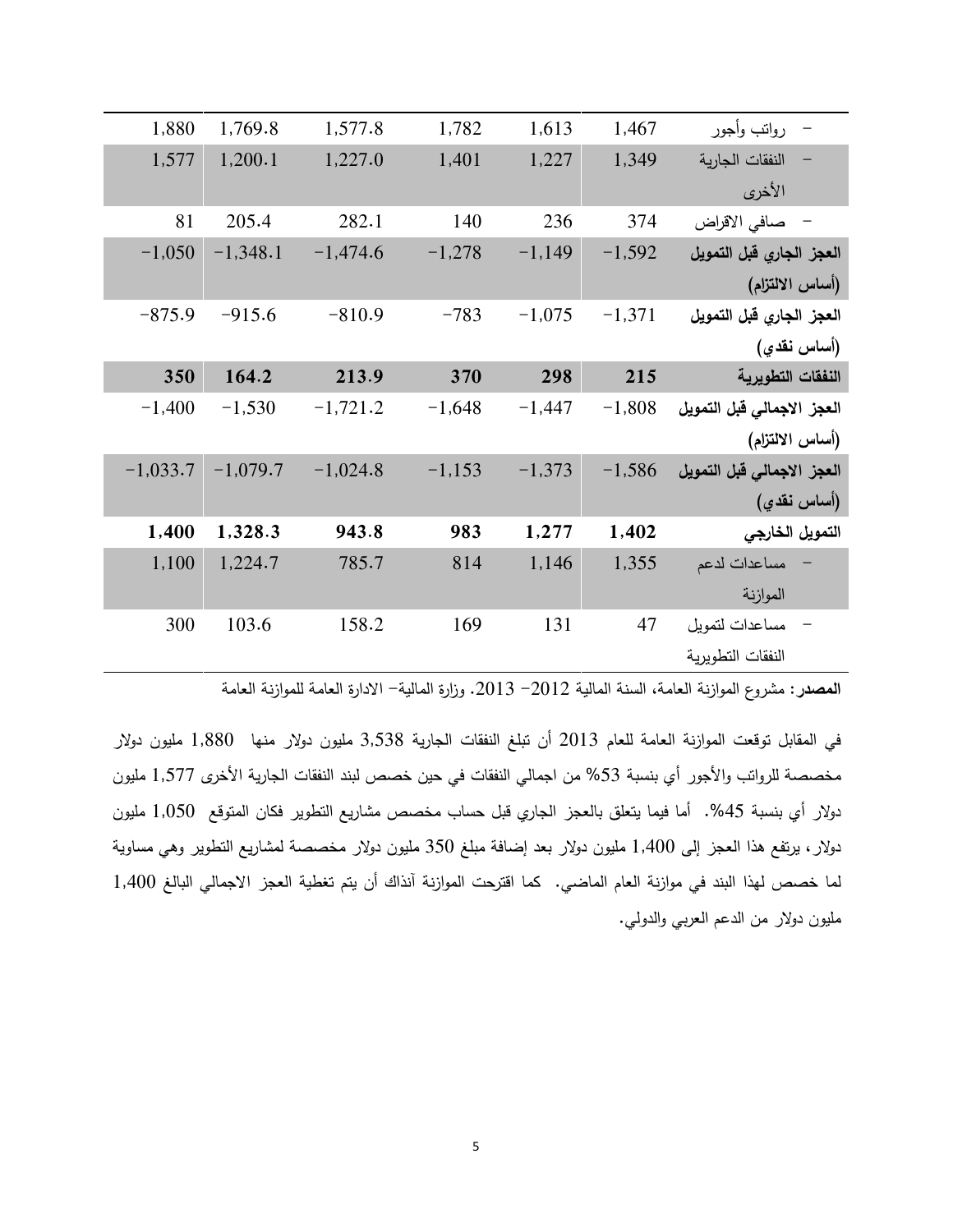#### الفصل الثاني

# الموازنية العامة للسلطة الفلسطينية للعام 2013

تعتبر الموازنة العامة هي الاداة التتفيذية للسياسة المالية للحكومة، والتي من خلالها تسعى الحكومة إلى تحقيق أهداف اقتصادية واجتماعية من خلال تنفيذها للنفقات العامة والايرادات العامة. ومن الملفت للنظر فـي موازنـة العام 2013 خلوها من خطاب للموازنة على عكس الموازنات العامة للسنوات السابقة، حيث أن خطاب الموازنة ضرورة ملحة يتم فيها توضيح توجهات الحكومة وأولوياتها والأهداف الاقتصادية والاجتماعية التي تسعى لتحقيقها، اضافة إلى الأسس والمعايير التي تم اعتمادها في نقدير الايرادات والنفقات العامة.

## 1. تحليل بنود الإيرادات والمنح خلال العام 2013

شهد أداء المالية العامة خلال الربع الأول من العام 2013 تحسناً نسبياً، حيث ارتفع اجمالي الايرادات والمنح (صافي) مقارنة مع الربع الرابع من العام 2012 لتبلغ حوالي 1010.1 مليون دولار ، ويعزي هذا التحسن الكبير إلى ارتفاع إجمالي الايرادات المحلية الصافية لأسباب موسمية تتعلق بالخصومات التشجيعية التي تقدمها الحكومة لدافعي الضرائب إذا قاموا بالتسديد خلال الأشهر الثلاث الأولى من كل عام، إلى جانب استحقاق ضرائب الأملاك في بداية كل عام وتضاعف قيمة المنح والمساعدات التي قدمت للسلطة الفلسطينية خلال هذا الربع. وفيما يتعلق بايرادات المقاصة فقد ارتفعت خلال الربع الأول بنسبة 13% لتبلغ 355 مليون دولار وبلغت حصنها 71% من اجمالـي الايرادات المحلية.

في المقابل نزاجع الوضع المالي للسلطة الفلسطينية خلال الربع الثاني من العام 2013 مقارنة مع الربع الأول حيث نزاجع اجمالي الايرادات العامة والمنح (صافي) بنسبة 27% لتبلغ حوالي 736.8 مليون دولار ولعل السبب يرجع إلىي تراجع المنح والمساعدات المقدمة للسلطة الفلسطينية بنحو 72% إضافة إلى انخفاض إجمالي الايرادات المحلية بنحو 32% مقارنة مع الربع الأول.

ومن الجدير بالذكر أن النحليل هو على الأساس النقدي لأرباع العام 2013.

الجدول النالي يوضح الأداء العام للإيرادات العامة والمنح لأرباع العام 2013: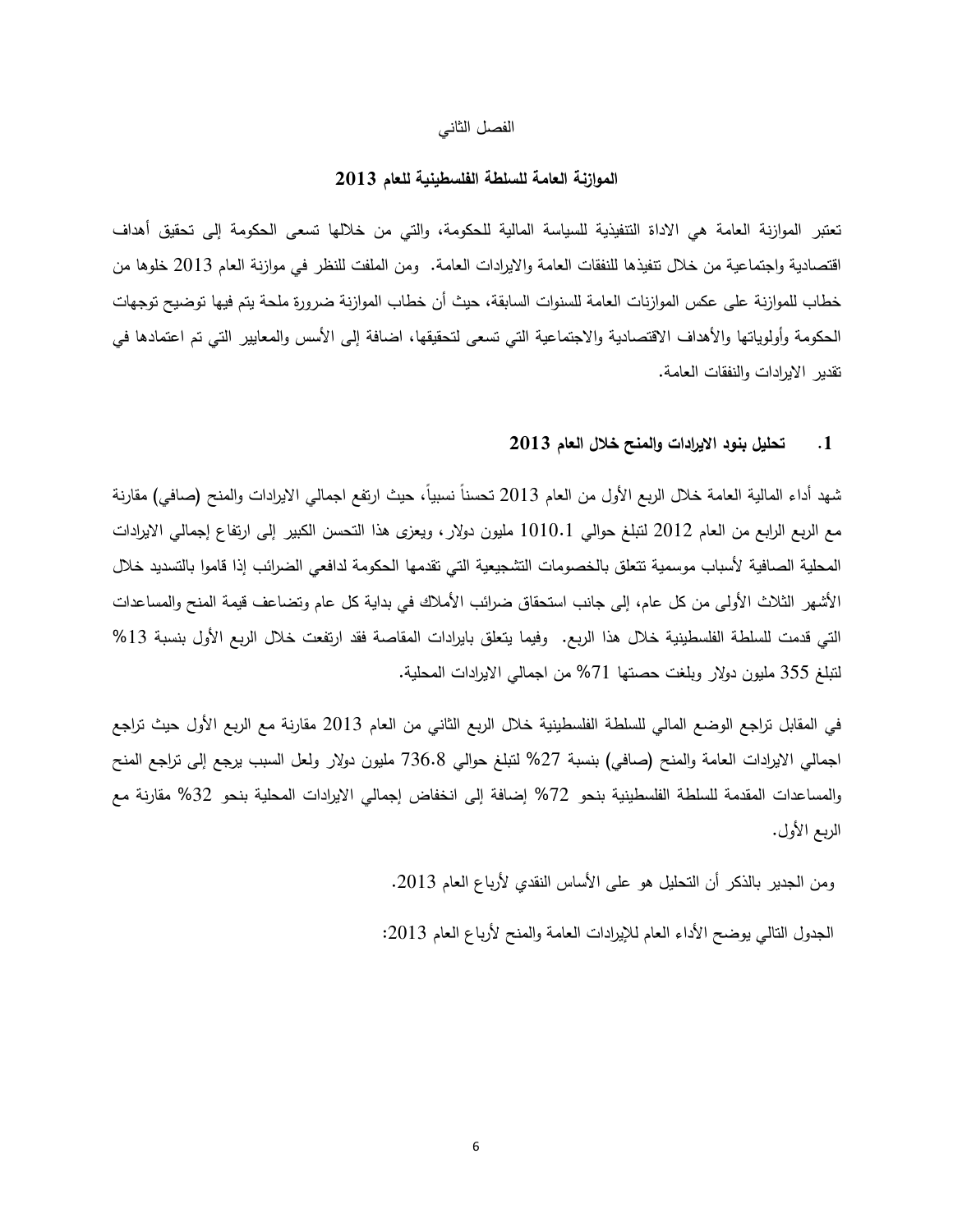|              | 2013         |              |             | 2012         |           | البيان                    |         |
|--------------|--------------|--------------|-------------|--------------|-----------|---------------------------|---------|
| الربع الرابع | الربع الثالث | الربع الثاني | الربع الأول | الربع الرابع |           |                           |         |
| 638.3        | 531.1        | 592.3        | 497.9       | 468.4        | الايرادات | صافى                      | اجمالى  |
|              |              |              |             |              |           |                           | المحلية |
| 148.7        | 126.8        | 127.4        | 180.1       | 122.3        |           | الايرادات الضريبية        |         |
| 49.5         | 55.0         | 56.2         | 88.3        | 48.6         |           | الايرادات غير             |         |
|              |              |              |             |              |           | الضريبية                  |         |
| 457.7        | 418.3        | 414.4        | 355.3       | 314.7        |           | ايرادات المقاصة           |         |
| 17.6         | 69.0         | 5.7          | 125.8       | 17.2         |           | ارجاعات ضربيبة            |         |
| 258.1        | 413.7        | 144.5        | 512.1       | 253.5        |           | المنح والمساعدات الخارجية |         |

جدول (2) الايرادات العامة والمنح خلال أرباع العام 2013 (مليون دولار أمريكي)

يلاحظ من الجدول انخفاض الايرادات الضريبية خلال الربعين الثانـي والثالث من العام 2013 بالرغم من تحسنها مقارنـة مع الربع الرابع من العام 2012، ويعود الانخفاض خلال الربعين الثاني والثالث وارتفاعها في الربع الاول الي أن الربع الأول من كل عام يشهد استحقاق ضريبتي الدخل والأملاك. في المقابل فإن ايرادات المقاصـة قد ارتفعت بشكل ملحوظ خلال أرباع العام 2013 لنصل إلى 457.7 مليون دولار أمريكي خلال الربع الرابع 2013 بزيادة مقدارها 9% عن الربع الثالث 2013 ولتبلغ حصنها حوالي 72% من اجمالي الايرادات المحلية.

وفيما يخص المنح والمساعدات الخارجية المخصصة لدعم الموازنة وللمشاريع التطويرية فقد تراجعت بشكل ملحوظ خلال الربع الثاني 2013 وهو ما ساهم في انخفاض اجمالي الإيرادات حيث انخفضت هذه المساعدات بنسبة 72% لتصل إلى 144.5 مليون دولار خصص أغلبها لدعم الموازنة العامة للسلطة الفلسطينية، في حين ارتفعت خلال الربع الثالث 2013 لتصل إلى 413.7 مليون دولار لتعاود الانخفاض خلال الربع الرابع بنسبة 38% مقارنة مع الربع الثالث 2013.

الشكل التالي يوضح هيكل الايرادات المحلية وتوزيعاتها لإيرادات ضريبية، غير ضريبية إضافة إلى المقاصة وتذبذبها خلال الارباع المختلفة.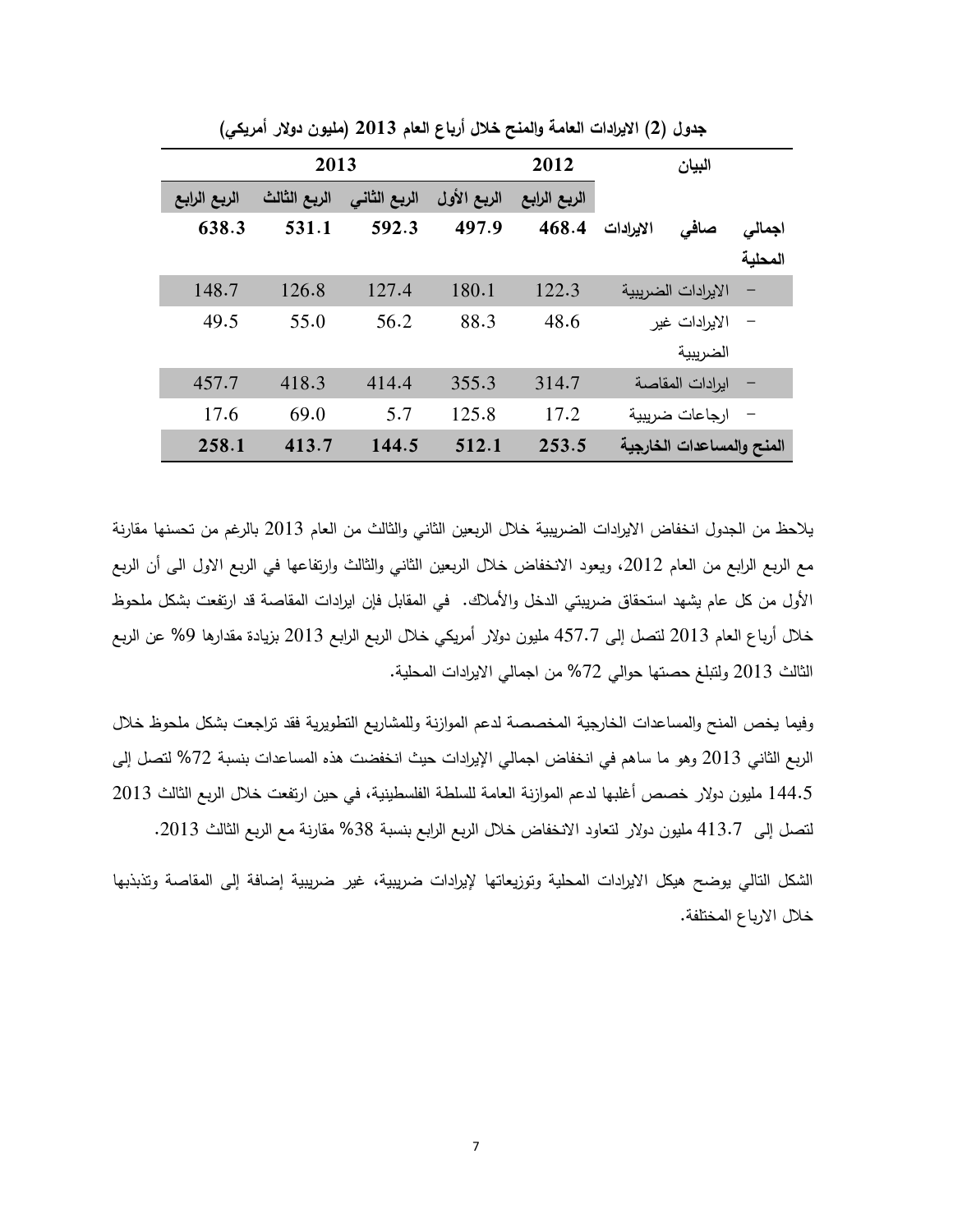

## شكل (1): هيكل الايرادات المحلية (مليون دولار أمريكي)

#### 2. تحليل بنود النفقات العامة خلال العام 2013

شهدت النفقات العامة خلال الربع الثاني من العام 2013 تراجعاً بنسبة 3.8% مقارنة بالربع السابق لتبلغ حوالي 834.1 مليون دولار ، وجاء هذا الانخفاض على خلفية تراجع فاتورة الرواتب والأجور بنحو 16%، حيث استمرت حالة القصور النقدي في تغطية فاتورة الرواتب، إذ أن قيمة فاتورة الرواتب بلغت 414 مليون دولار (1.5 مليار شيكل) وذلك على الأساس النقدي وهو أقل من مستوى الالتزام (الروانب النبي ينوجب دفعها) بحوالبي 41 مليون دولار (155 مليون شيكل). في المقابل فقد شهدت النفقات العامة ارتفاعاً خلال الربع الثالث من العام 2013 بنسبة 2.4% حيث بلغت 854.4 مليون دولار وقد جاء هذا الارتفاع نتيجة ارتفاع فاتورة الأجور بنسبة 4% لتصل إلى 430.7 مليون دولار . أما النفقات من غير الأجور فقد تراجعت بشكل ملحوظ خلال الربع الرابع 2013 بنسبة 19% لنصل حوالـي 260 مليون دولار مما ساهم في تراجع اجمالي النفقات خلال الربع الرابع 2013 بنسبة 8%.

الـجدول النـّالـي يوضـح مؤشرات النفقات الـعامـة خـلال أربـاع الـعام 2013 (مليون دولار):

| البيان                | 2012         | 2013        |              |              |              |
|-----------------------|--------------|-------------|--------------|--------------|--------------|
|                       | الربع الرابع | الربع الأول | الربع الثاني | الربع الثالث | الربع الرابع |
| اجمالى النفقات العامة | 893.2        | 866.7       | 834.1        | 854.4        | 784.2        |
| النفقات الجارية       | 834.1        | 832.4       | 781.5        | 812.2        | 749.1        |

جدول (3): مؤشرات النفقات العامة خلال أرباع العام 2013 (مليون دولار)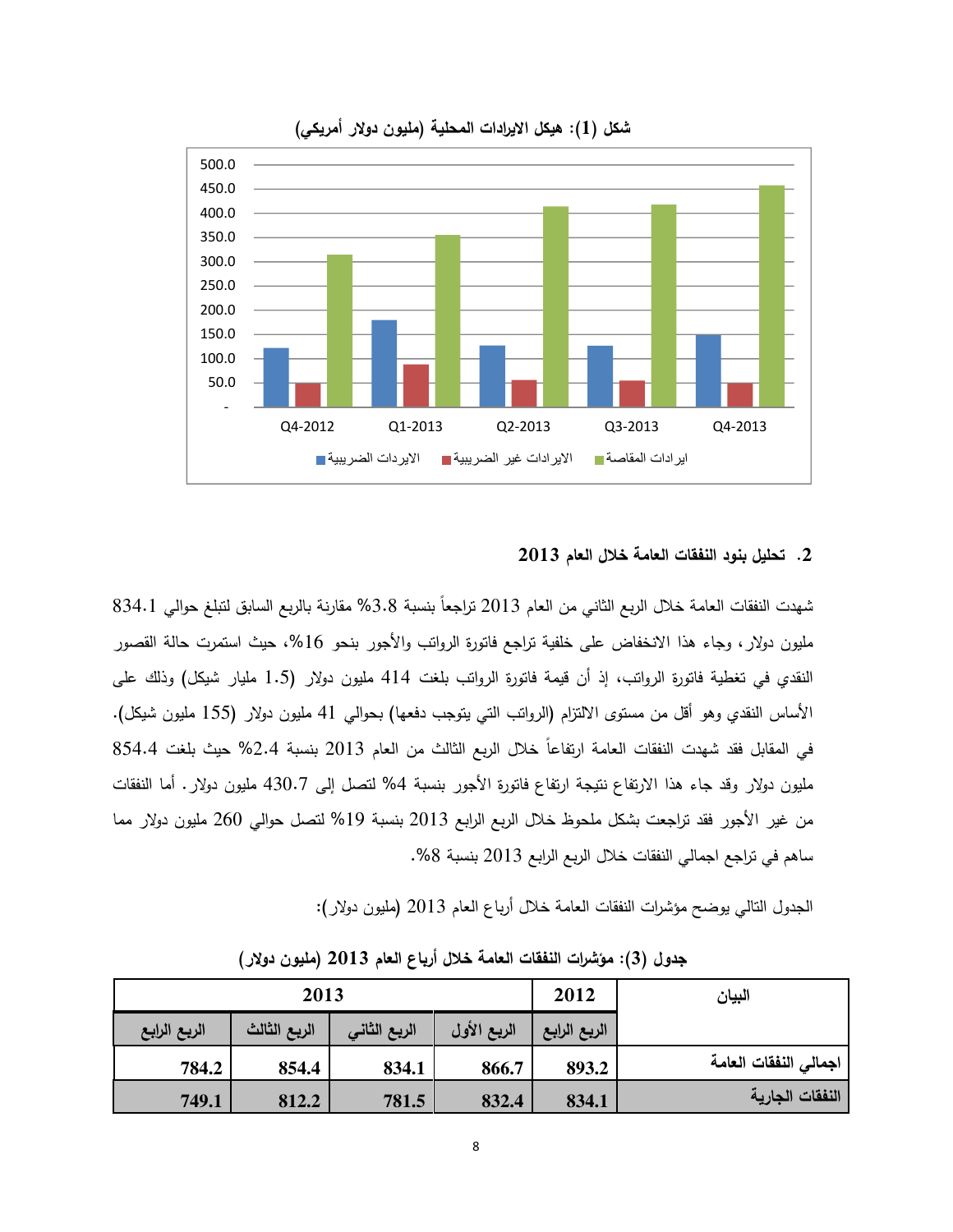| 35.1  | 42.2  | 52.5  | 34.3  | 59.1  | النفقات التطويرية    |
|-------|-------|-------|-------|-------|----------------------|
| 57.1  | 61.0  | 55.9  | 31.3  | 144.1 | –    صافي الاقراض    |
| 259.7 | 320.5 | 311.6 | 308.3 | 342.1 | –   نفقات غير الأجور |
| 432.3 | 430.7 | 414.0 | 492.8 | 347.9 | الرواتب والأجور      |

الجدول أعلاه يشير إلى ارتفاع نسبة النفقات الجارية من اجمالي النفقات حيث كانت بالمعدل خلال أرباع العام 2013 حوالي 95% وبلغ أعلى ارتفاع لها خلال الربع الأول حيث وصلت نسبة النفقات الجارية إلى 96% من اجمالـي النفقات وذلك نتيجة ارتفاع مساهمة الروانب والأجور لنصل إلى 59.2% من اجمالي النفقات الجارية. في المقابل فإن النفقات النطويرية نشكل حوالي 5% فقط من اجمالي النفقات الجارية وذلك كمعدل لأرباع العام 2013. وبالنظر إلى نسبة النفقات الجارية من الناتج المحلي الاجمالي فإنها تصل بالمعدل إلى 30% في حين تشكل النفقات التطويرية ما نسبته 1.5% من اجمالي الناتج المحلي.

الشكل النالـي يوضـح هيكل النفقات الـجارية وتوزيعاتها لكل من الرواتب والأجور ، غير الأجور إضـافة إلـي صـافـي الإقراض:



شكل (2): هيكل النفقات الجارية (مليون دولار أمريكي)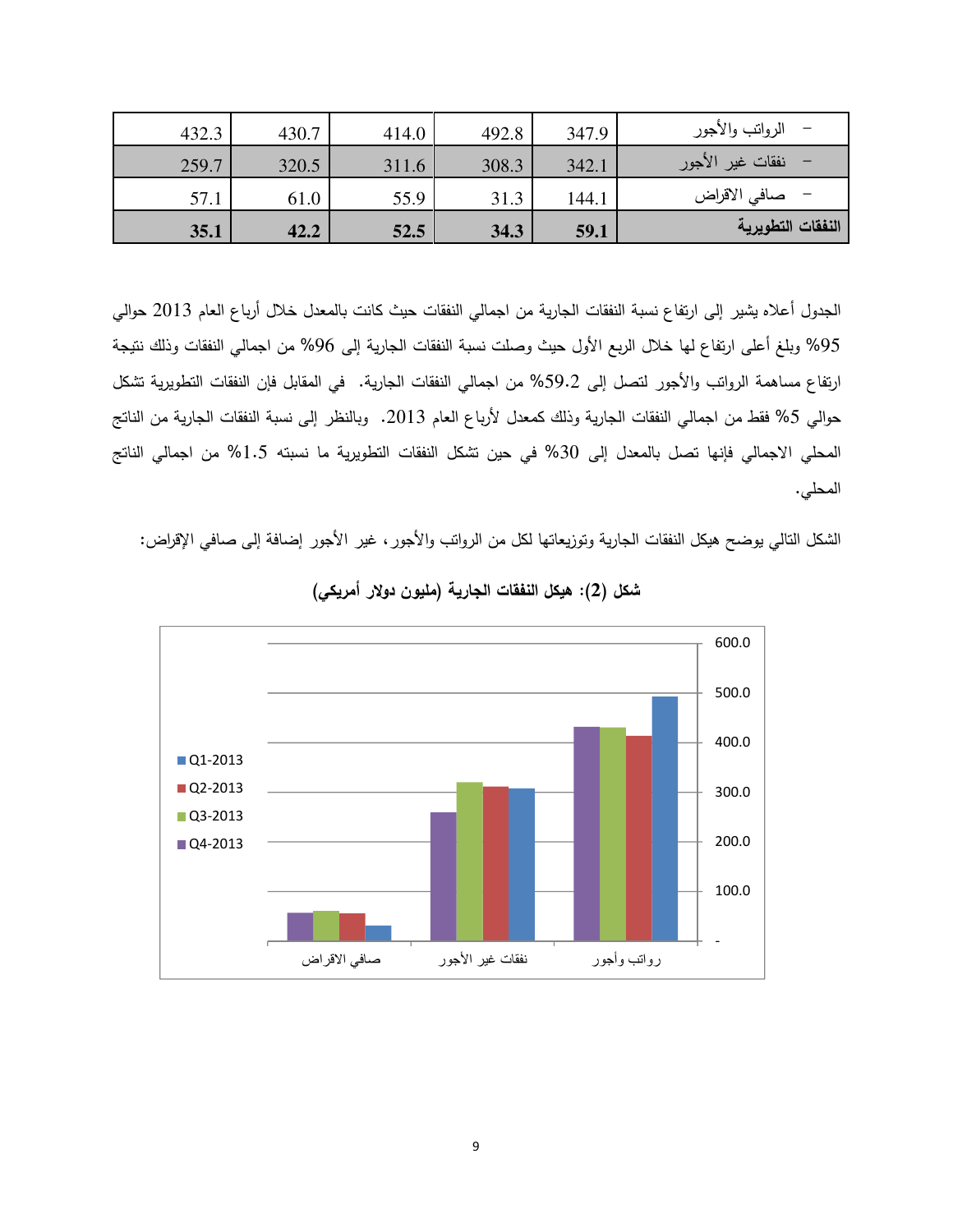3. الفائض/ العجز المالي

أدى تراجع إجمالي الايرادات المحلية (صافي) إلى تحقق عجز جاري خلال أرباع العام 2013 وذلك استمراراً للعجز الجاري خلال العام 2012، حيث وصل العجز خلال الربع الثالث من العام 2013 إلى 281.1 مليون دولار أمريكي وذلك بنسبة نمو بلغت 49% عن الربع الثاني من العام 2013. مع ذلك فإن هذا العجز قد جاء أقل بنحو النصف مقارنة بما تحقق في الربع المناظر من العام 2012. ويمثل العجز حوالي 6.5% من الناتج المحلي الاجمالي خلال الربع الثاني 2013 مقارنة مع 13% في الربع الأول 2013.

في المقابل فإنه وعند إضافة عجز الانفاق التطويري إلى الجاري يصل العجز الكلي قبل المنح والمساعدات إلى 323.3 مليون دولار خلال الربـع الثالث.

الشكل النالي يوضح مؤشر العجز المالي خلال الأرباع الخاصة بالعام 2013 (مليون دولار):



شكل (3): العجز/ الفائض المالي خلال أرباع العام 2013

وعند مقارنة اجمالي الايرادات مع اجمالي النفقات نجد أن الفجوة تتسع بينهما لتشكل عجزاً يحول دون الاستدامة المالية.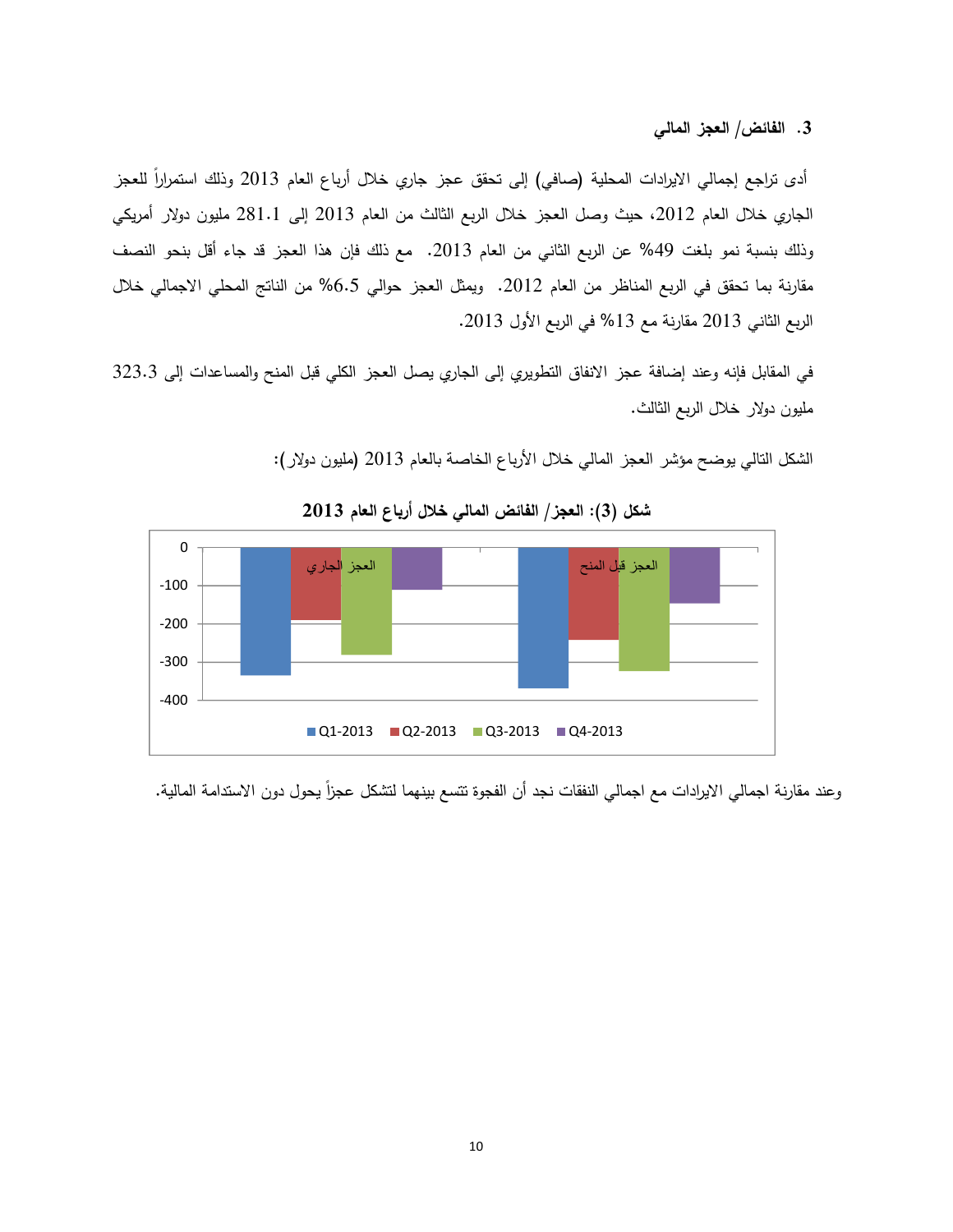#### الفصل الثالث

# تحليل مشروع الموازنة للعام 2013

يمكن القول بأن الموازنة العامة للعام 2013 لا تزال تعاني من نفس الخلل في البنية الهيكلية للموازنة كما كانت عليه في موازنات السنوات السابقة مما يعني استمرار الوضع المالي الصعب وغير المستقر للسلطة خلال العام 2013. ويمكن النعرف على الوضع المالـي للسلطة من خلال نـحليل الموازنـة الـعامـة ومقارنـة الواقـع والمنوقـع.

سيتم في هذا الفصل تحليل بنود الموازنة على أساس الالتزام والأساس النقدي الذي يوضح المتأخرات وهي عبارة عن الالنزامات المالية على السلطة والتبي لم نقم بتسديدها.

- 1. تحليل بنود الإيرادات والمنح خلال العام 2013
	- 1 .1 التحليل على الأساس النقدي

يظهر الجدول (5) المؤشرات الرئيسة للايرادات المحلية والخارجية لموازنة السلطة خلال العام 2013 مقارنة مع مشروع موازنة العام 2013 التي تم وضعها في بداية العام. ويظهر العمود الاخير من الجدول نسبة الإيراد المتحقق فعلياً من إجمالي موازنة العام 2013 حيث نورد الملاحظات النالية:

- اجمالي صافي الايرادات (ضريبية وغير ضريبية اضافة إلى المقاصة) خلال العام 2013 على الأساس النقدي وصلت بنسبة 91% لما هو مخطط له في مشروع الموازنة في بداية العام، وقد شكلت ايرادات المقاصة الحصة الاكبر من إجمالي الايرادات (73% من اجمالي صافي الايرادات)، وقد وصلت إلى 96% مقارنة مع ما هو مخطط لـها فـي مشروع الموازنـة.
- فيما يتعلق بالدعم والتمويل (الايرادات من المساعدات الخارجية) والتي تمثل 37% من إجمالي ايرادات الحكومة والتي وصلت فعلياً ونقداً للحكومة خلال العام 2013 فإنها وصلت 95% من إجمالي الايرادات الخارجية المخطط لمها للعام 2013. مع الإشارة إلى نزاجع الدعم النطويري حيث أنه لم يحقق سوى 35% مما هو مخطط له.
	- قامت الحكومة بتسديد ما قيمته 241.9 مليون دولار للبنوك المحلية.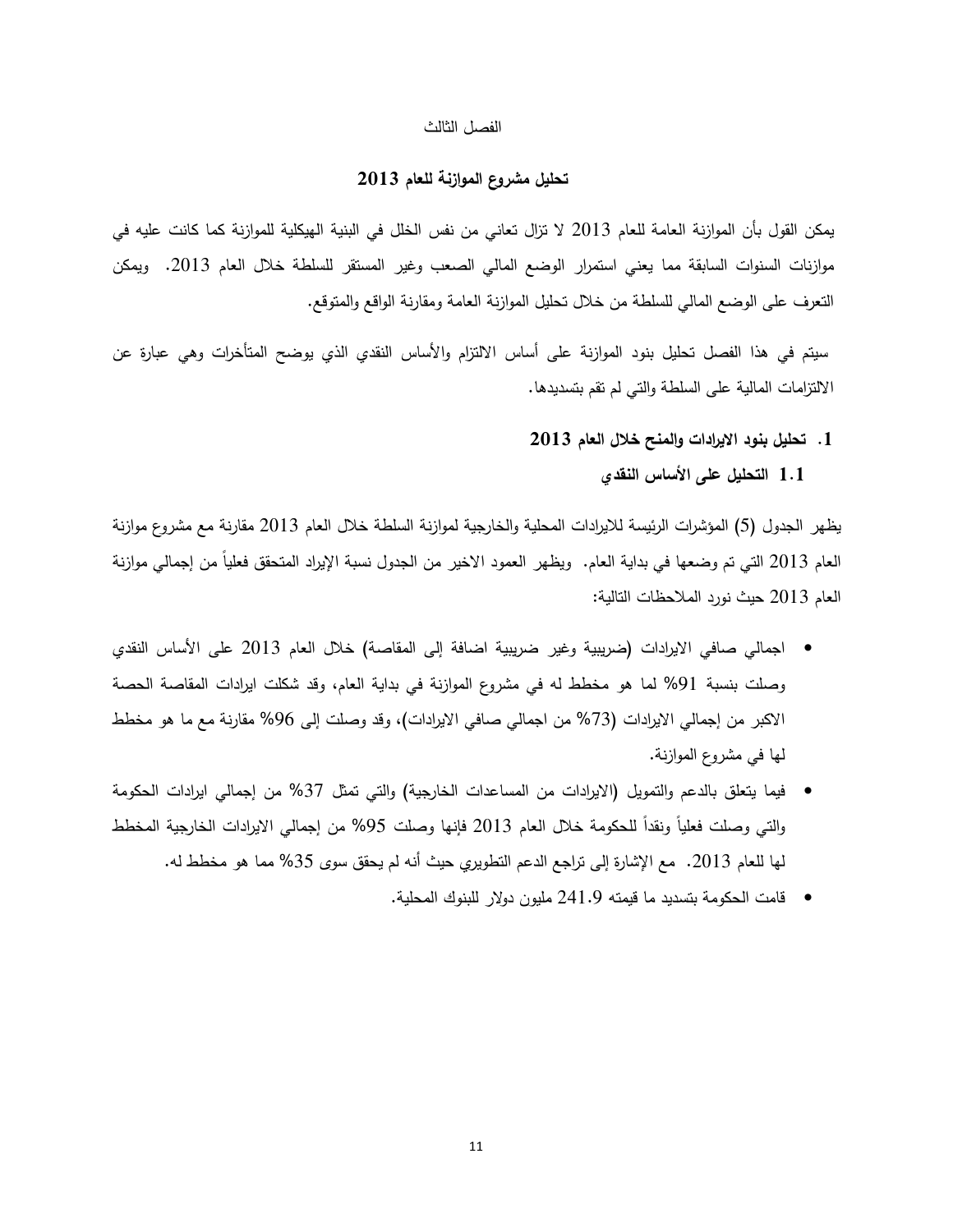| مليون دولار أمريكي  |                |              |                                     |
|---------------------|----------------|--------------|-------------------------------------|
| نسبة المتحقق فعلياً | مشروع الموازنة | $2013$ العام | البيان                              |
| من الموازنـة%       | 2013           |              |                                     |
| $\%91$              | 2,488.4        | 2,259.7      | اجمالى صافى الايرادات               |
| %94                 | 889.7          | 832.0        | ايرادات ضريبية وغير ضريبية          |
| %96                 | 1,721.9        | 1,645.7      | المقاصة<br>$\overline{\phantom{0}}$ |
| %177                | 123.2          | 218.0        | ارجاعات ضريبية                      |
| %95                 | 1,400.0        | 1,328.3      | المساعدات الخارجية                  |
| %111                | 1,100.0        | 1,224.7      | لدعم الموازنة                       |
| %35                 | 300.0          | 103.6        | لدعم المشاريع التطويرية             |
| $\%92$              | 3,888.4        | 3,588        | صافي الايرادات المحلية والخارجية    |

جدول (4): الإيرادات العامة والمساعدات الخارجية لموازنة السلطة خلال العام 2013 (أساس نقدي)

# 2.1 التحليل على أساس الالتزام

إن الفرق بين الايرادات على الأساس النقدي والايرادات على أساس الالتزام هو صافى نزاكم المتأخرات، حيث تعتبر الاشارة السالبة له أن الحكومة ستقوم بتسديد ديون متأخرة، أما الاشارة الموجبة فهي زيادة في المتأخرات سواء ديون أو التزامات.

الجدول النالي بوضح المؤشرات الرئيسة للايرادات المحلية والخارجية لموازنة السلطة خلال العام 2013 على أساس الالنزام مقارنة مع مشروع موازنة العام 2013 التي تم وضعها في بداية العام.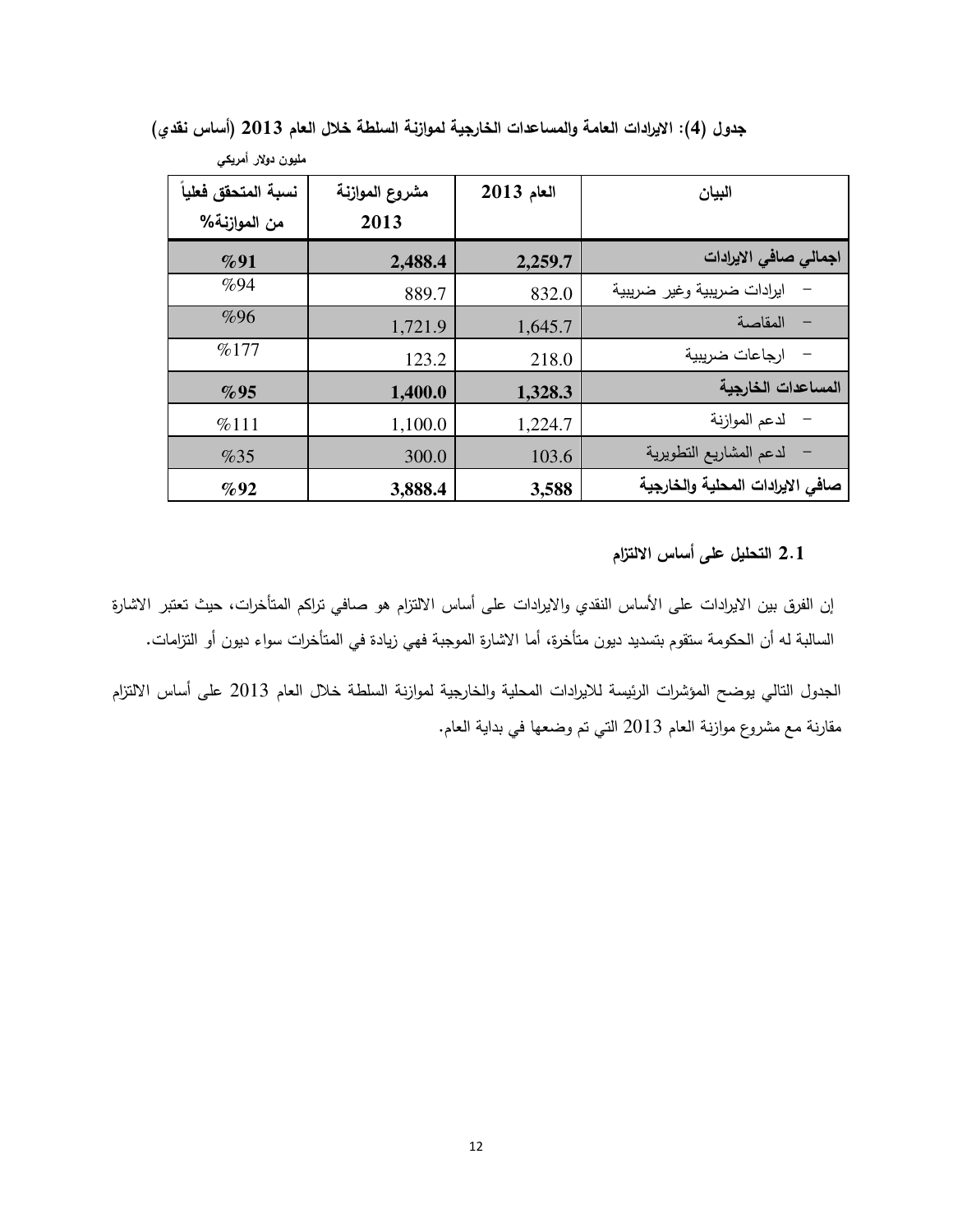جدول (5): الايرادات العامة والمساعدات الخارجية لموازنة السلطة خلال العام 2013 (أساس الالتزام)

| نسبة المتحقق فعلياً من<br>الموازنة% | مشروع<br>الموازنة<br>2013 | $2013$ العام | البيان                           |
|-------------------------------------|---------------------------|--------------|----------------------------------|
| %91                                 | 2,488.4                   | 2,256.1      | اجمالى صافى الإيرادات            |
| %94                                 | 889.7                     | 832.0        | ايرادات ضريبية وغير ضريبية       |
| %96                                 | 1,721.9                   | 1,649.4      | المقاصة                          |
| %183                                | 123.2                     | 225.3        | ارجاعات ضربيبة                   |
| %95                                 | 1,400.0                   | 1,328.3      | المساعدات الخارجية               |
| %111                                | 1,100.0                   | 1,224.7      | لدعم الموازنة                    |
| %35                                 | 300.0                     | 103.6        | لدعم المشاريع التطويرية          |
| %92                                 | 3,888.4                   | 3,584.4      | صافى الايرادات المحلية والخارجية |

مليون دولار أمريك*ي* 

يلاحظ من الجدول أعلاه ما يلي:

- شكل صافي الايرادات مع نهاية العام 2013 (على أساس الالنزام) حوالي 91% مما هو مخطط لها في مشروع موازنة العام 2013. ويلاحظ ان ذلك يعود إلى ندني الايرادات الضريبية وغير الضريبيبة والتي شكلت 94% مما هو مخطط لها في بداية العام.
- تم الحصول على الايرادات الدولية المخطط لها وبنسبة (95%) وتركز معظمها لدعم الموازنة حيث كانت النسبة لما هو متحقق فعلياً مقارنة مع المخطط له فيما يخص الدعم المقدم للموازنة (111%) في حين شكل الدعم للمشاريع التطويرية فقط (35%).

الشكل التالي يوضح الملاحظات التالية فيما يتعلق بهيكلية الايرادات المحلية خلال العام 2013 على أساس الالتزام.

- 1. شكلت الجباية المحلية (الايرادات الضريبية وغير الضريبية) نحو 37% من الايرادات المحلية فيما شكلت ايرادات المقاصة 73% من الايرادات المحلية.
- 2. شكلت الايرادات من الضرائب حوالي 70% من الجباية المحلية فيما شكلت الايرادات غير الضريبية (رسوم الخدمات الحكومية والعوائد الاستثمارية) ما نسبته 30% من ايرادات الجباية المحلية.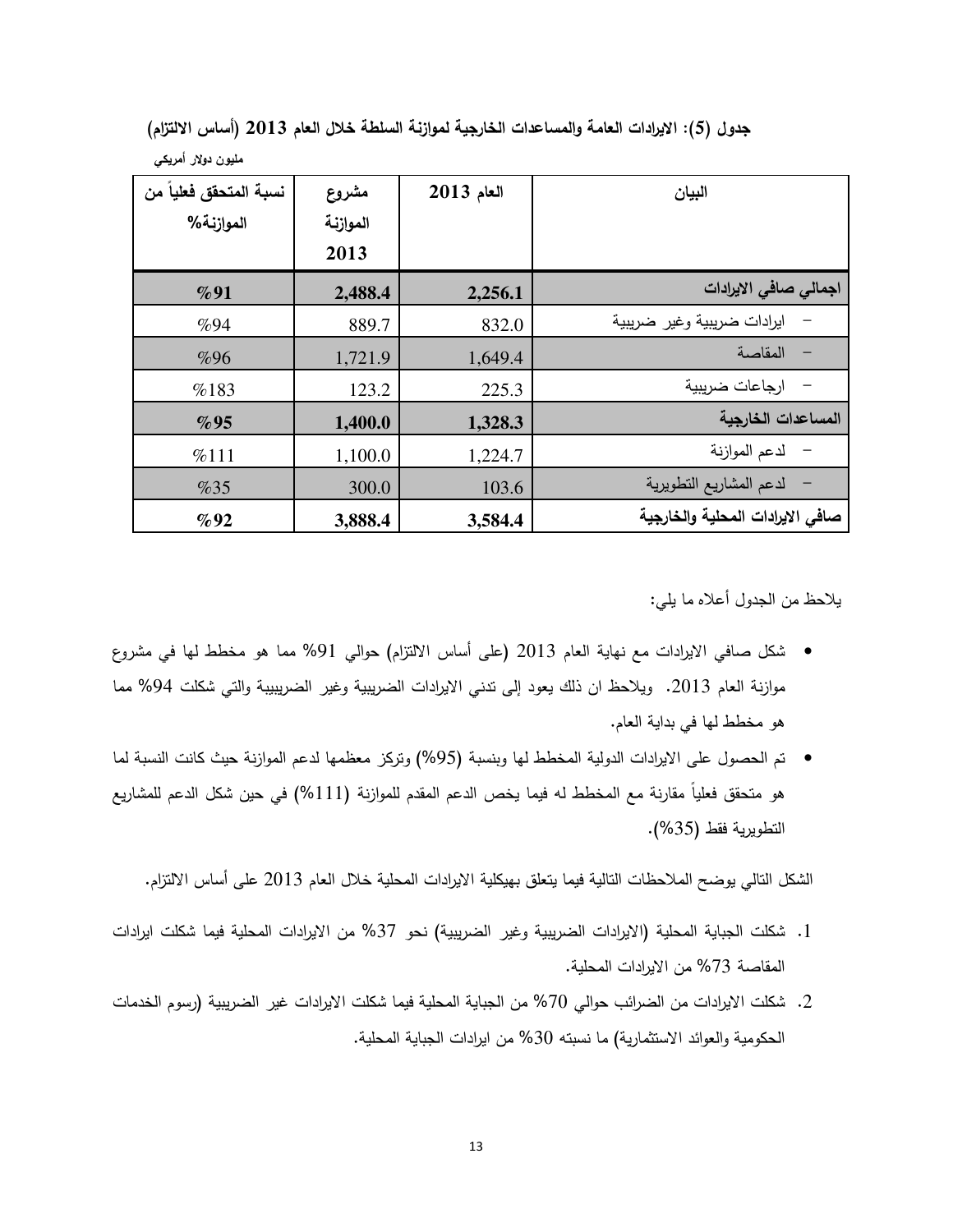

شكل (4): هيكلية الايرادات المحلية للعام 2013 (أساس الالتزام)

ملاحظة: الفرق بين الايرادات المحلية ومجموع (الجباية المحلية وإيرادات المقاصة) هو الارجاعات الضريبية والتي بلغت (–225 مليون دولار ).

- 3. توزعت الايرادات الضريبية خلال العام 2013 بين: ضريبة الدخل (193 مليون دولار)، وضريبة القيمة المضافة (230 مليون دولار)، والجمارك والمكوس (156 مليون دولار) وضريبة الأملاك بقيمة (4 ملايين دولار).
- 4. بلغت قيمة الايرادات المحلية غير الضريبية نحو (289 مليون دولار) وتوزعت هذه الايرادات كالنالي: 94% لايرادات الرسوم الحكومية (رسوم وزارة الداخلية، رسوم خدمات صحية، رسوم الحكم المحلي…الخ)، و6% كعوائد لاستثمارات حكومية. تجدر الاشارة إلى أن نحو (41%) من ايرادات الرسوم هي رسوم التأمين الصحي (بقيمة 48 · مليون دولار ) ورخص مزاولة المـهنة بقيمة (54 مليون دولار ). الرسوم الحكومية<br>ت حكومية. تجدر<br>لار) ورخص مزاولا
- 5. بلغت ايرادات المقاصة المحولة من الجانب الاسرائيلي خلال العام 2013 نحو 1.6 مليار دولار توزعت بين الجمارك (بنسبة 34%) وضريبة القيمة المضافة (بنسبة 33%) وضريبة المحروقات (بنسبة 32%). وكانت . 2013 
# 1, 2
5 "+ 7 
# 7 (% )1 ' - 7
# ,+ D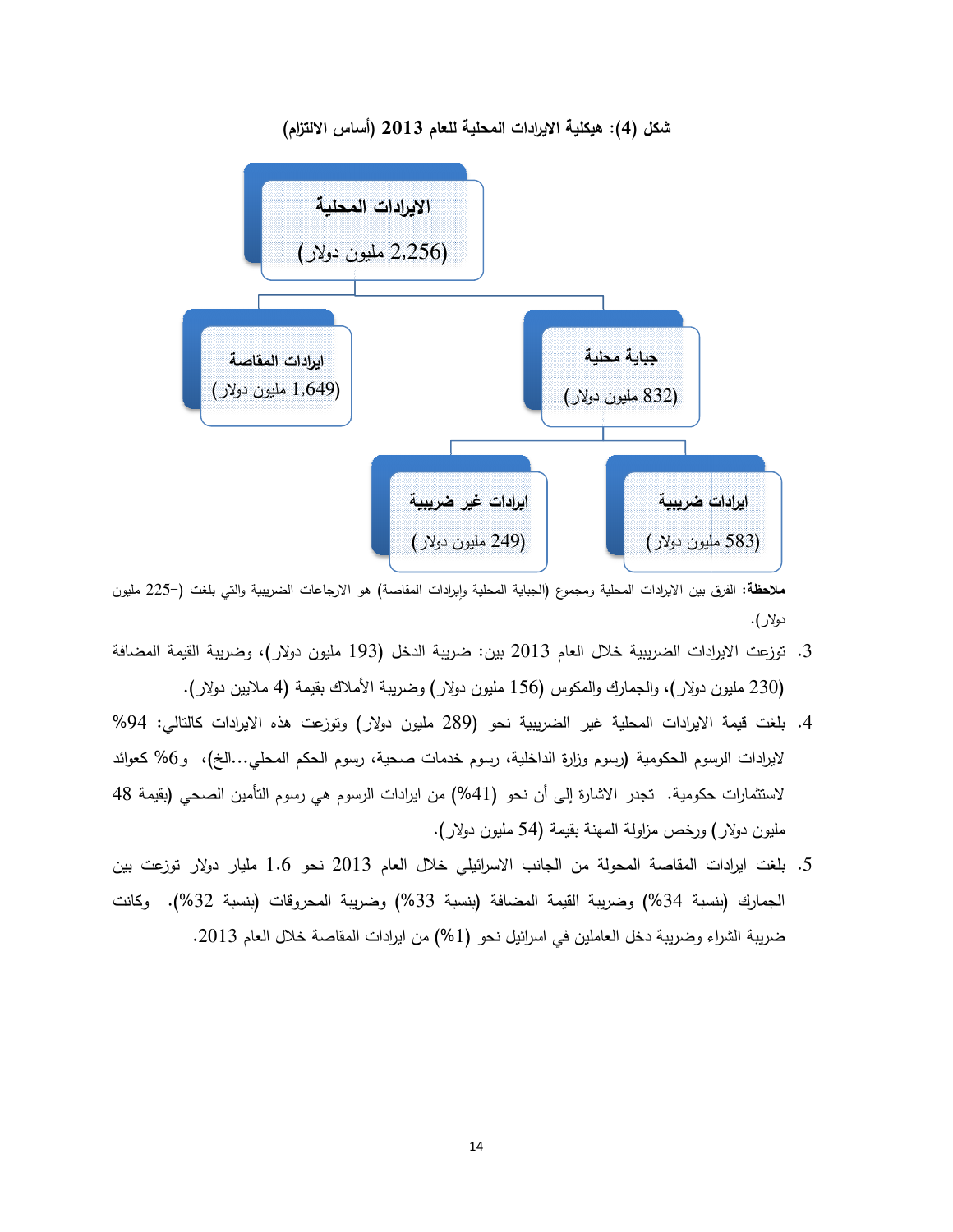

شكل (5): التوزيع النسبي للإيرادات الضريبية للعام 2013 (أساس الالتزام)

فيما يتعلق بالمساعدات الخارجية خلال العام 2013 على أساس الالتزام، فقد شكلت المساعدات الموجهة لدعم الموازنة نحو فيما يتعلق بالمساعدات الخارجية خلال العام 2013 على أساس الالتزام، فقد شكلت المساعدات الموجهة لدعم الموازنة نحو<br>92% من إجمالي المساعدات الخارجية. وساهمت الدول العربية بنسبة 31% فقط من المساعدات الموجهة لدعم الموازنة. أما المنح الدولية فقد تم تقديمها من الولايات المتحدة (40% من المنح الدولية)، ألية بيغاس بنسبة (29%) والبنك الدولمي أما المنح الدولية فقد تم تقديمها<br>بنسبة 27% من المنح الدولية.

الشكل التالي يوضح بنية المساعدات الخارجية خلال العام 2013.<br>-



شكل (6): بنية المساعدات الخارجية للعام 2013 (أساس الالتزام)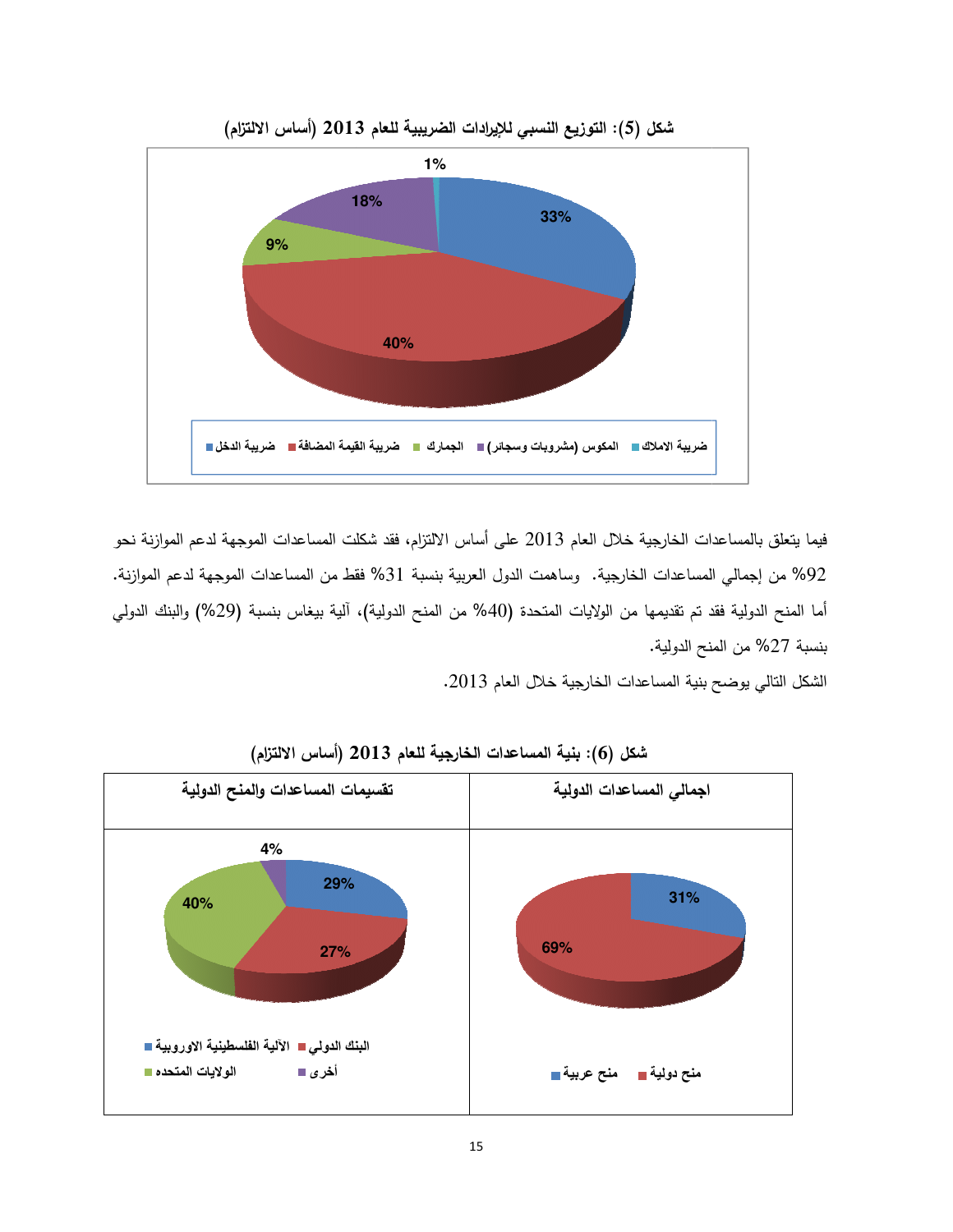# 2. تحليل بنود النفقات العامة خلال العام 2013

زادت النفقات الجارية وصـافـي الاقراض فـي مشروع الموازنـة 2013 بـحوالـي 451 مليون دولار أي بنسبة 15% عما كانت عليه في موازنة العام 2012، ولازالت فاتورة الرواتب والأجور تستحوذ على الجزء الأكبر من النفقات الجارية وصافي الاقراض، حيث ارتفعت الفاتورة من 1,578 مليون دولار حسب موازنة العام 2012 إلى 1,880 مليون دولار في العام 2013، وتشكل فاتورة الرواتب والأجور ما نسبته 56% من اجمالي النفقات الجارية، وتعتبر هذه النسبة من النسب المرتفعة جداً عند مقارنتها مع بعض الدول المجاورة حيث تبلغ نسبة فاتورة الرواتب والأجور من النفقات الجارية 31% في مصر ،  $^2$ % في اسرائيل، 21% في الأردن $^2$ .

يعزي ارتفاع نسبة فانورة الرواتب والأجور إلى تضخم عدد الموظفين في القطاع العام الفلسطيني والذي يبلغ عددهم 160 ألف موظف، وذلك بسبب اعتماد السلطة في تخفيض نسبة البطالة المرتفعة من خلال التوظيف في القطاع العام بدلاً من تفعيل الاقتصاد وخلق المناخ الملائم للاستثمار لتعزيز قدرة القطاع الخاص على استيعاب المزيد من العمالة.

#### 1.2 التحليل على الأساس النقدي

بلغ إجمالي الإنفاق خلال العام 2013 نحو 3,339 مليون دولار (منها 164 مليون دولار إنفاق تطويري)، ويبين الجدول النالـي المؤشرات الرئيسة لبنود الانفاق علـي الأساس النقدي، ومن الملاحظ من المؤشرات الانفاق المرتفع علـي الرواتب (56% من إجمالي النفقات الجارية).

يمكن إجمال الملاحظات على بنود الانفاق العام لموازنة السلطة الفلسطينية خلال العام 2013 على الأساس النقدي ومقارنتها مع ما نحقق فعلياً ومن خلال جدول (6) بالنالـي:

2 بكدار .2013 التقرير اقتصادي السنوي. 2013

 $\overline{a}$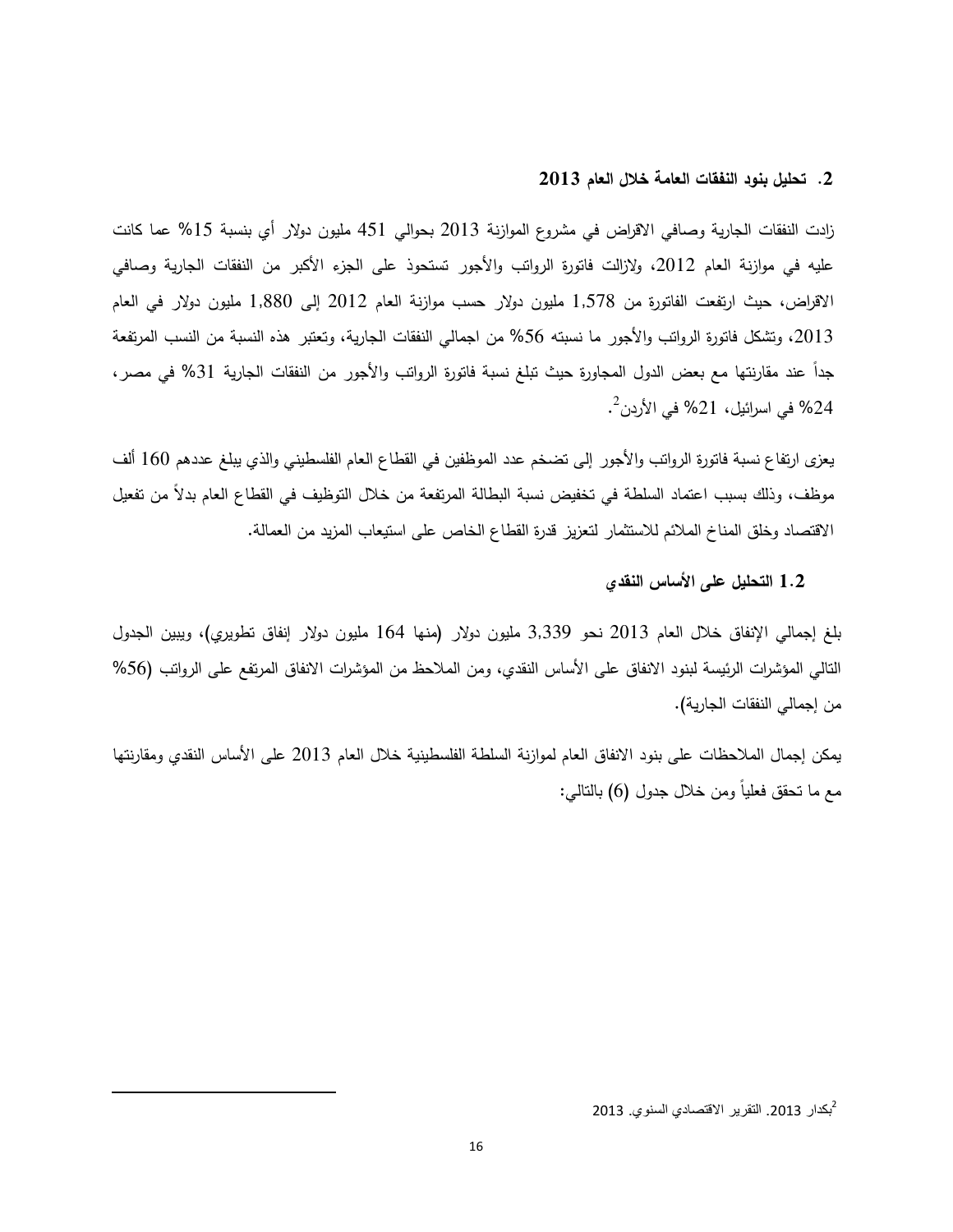| نسبة المتحقق فعلياً من | مشروع الموازنة | $2013$ العام | البيان                        |
|------------------------|----------------|--------------|-------------------------------|
| الموازنة%              | 2013           |              |                               |
| 86%                    | 3,888.4        | 3,339.4      | اجمالى النفقات العامة         |
| 90%                    | 3,538.4        | 3,175.2      | النفقات الجارية وصافى الإقراض |
| 94%                    | 1,880.0        | 1,769.8      | الرواتب والأجور               |
| 76%                    | 1,577.3        | 1,200.1      | نفقات غير الأجور              |
| 253%                   | 81.1           | 205.4        | صافى الاقراض                  |
| 47%                    | 350.0          | 164.2        | النفقات التطويرية             |

جدول (6): النفقات العامة للسلطة الفلسطينية خلال العام 2013 (أساس نقدى)

مليون دولار أمريكي

- تم صرف فاتورة الرواتب والأجور بنسبة 94% مما هو مخطط لها في الموازنة، وومن الجدير ذكره أن فاتورة الرواتب هي حوالبي 157 مليون دولار شهرياً.
	- بالنسبة لفاتورة نفقات غير الأجور فقد تم صرف فقط 76% منها (حوالي 1.6 مليار دولار).
- لازال بند صافي الإقراض يمثل مشكلة جوهرية للسلطة الفلسطينية، ويشمل هذا البند المبالغ التي سيتم استقطاعها من قبل اسرائيل من ايرادات المقاصة مقابل الفواتير التي لم يتم تسديدها من قبل هيئات الحكم المحلي لصالح الشركات الاسرائيلية وخاصة شركة الكهرباء. بالتالي فإنه من الصعب النتبؤ بايرادات المقاصة في حال قيام اسرائيل باقتطاع الديون المستحقة دون نتسيق مسبق مع السلطة الفلسطينية (هيفاء، 2013). لقد نوقعت موازنة العام 2013 أن تنخفض قيمة هذا البند إلى 81 مليون دولار عام 2013، إلا أن البيانات من وزارة المالية تبين أن هذه التوقعات غير دقيقة وغير واقعية حيث بلغت قيمة صافى الإقراض الفعلية 205.4 مليون دولار بزيادة مقدارها 124 مليون دولار عن المخطط له (بزيادة مقدارها 253% عن المخطط له في موازنة العام 2013).
	- مع نهاية العام 2013، لم يتم صرف سوى 47% فقط على النفقات النطويرية.

# 2.2 التحليل على أساس الالتزام

جدول (7) يوضح بنود الانفاق العام للسلطة الفلسطينية على أساس الالتزام، حيث يمكن إجمالي بنود الانفاق العام للسلطة الفلسطينية خلال العام 2013 على أساس الالتزام ومقارنتها مع ما هو مخطط له بالنالمي: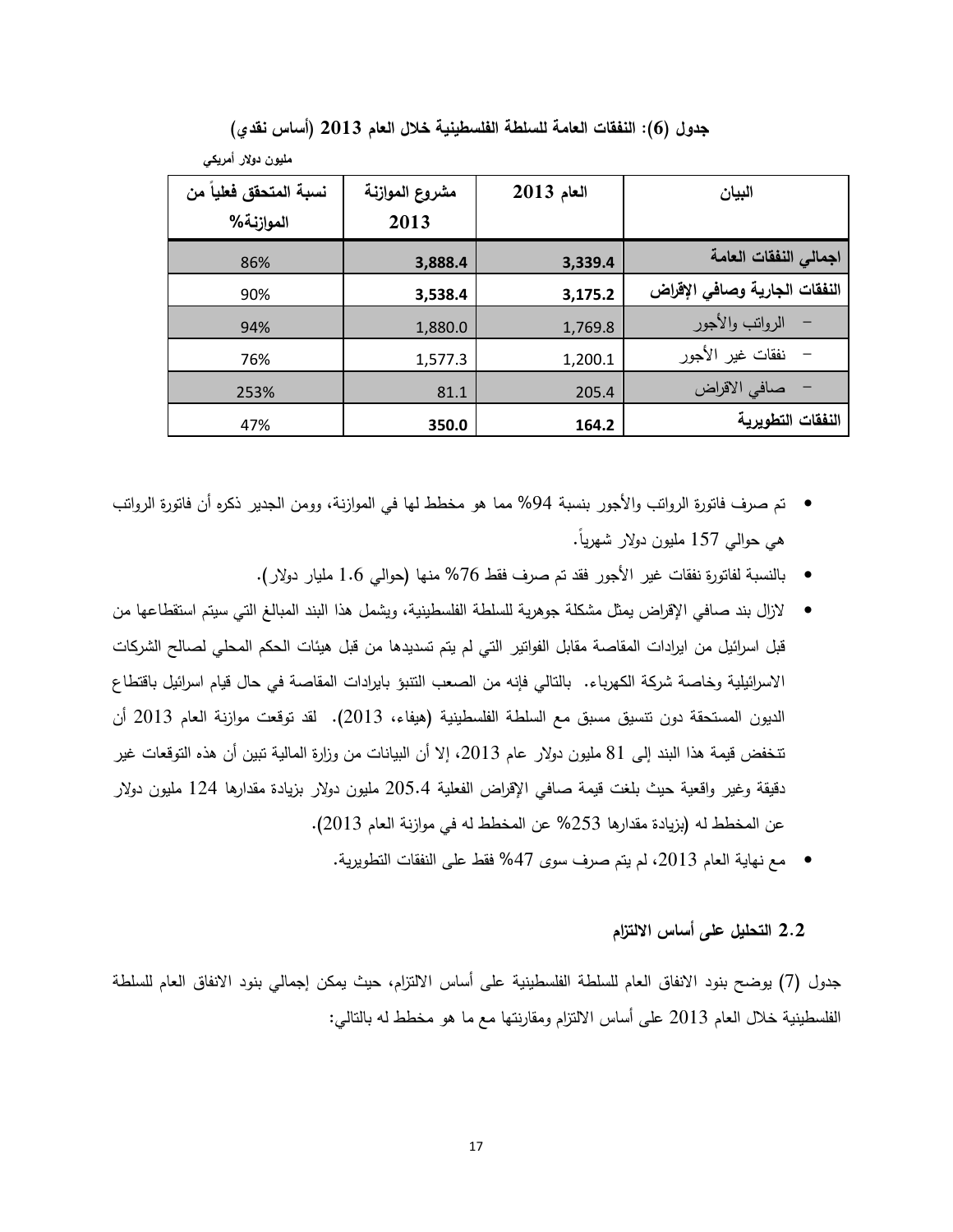جدول (7): النفقات العامة للسلطة الفلسطينية خلال العام 2013 (أساس الالتزام)

| نسبة المتحقق فعلياً | مشروع الموازنة | $2013$ العام | الييان                        |
|---------------------|----------------|--------------|-------------------------------|
| من الموازنة%        | 2013           |              |                               |
| 97%                 | 3,888.4        | 3,786.2      | اجمالى النفقات العامة         |
| 102%                | 3,538.4        | 3,604.2      | النفقات الجارية وصافى الإقراض |
| 100%                | 1,880.0        | 1,872.4      | الرواتب والأجور               |
| 97%                 | 1,577.3        | 1,526.4      | نفقات غير الأجور              |
| 253%                | 81.1           | 205.4        | صافى الاقراض                  |
| 52%                 | 350.0          | 182.0        | النفقات التطويرية             |

مليون دولار أمريك*ي* 

- ارتفاع النفقات الجارية وصافي الإقراض لتصل إلى حوالي 3.6 مليار دولار نهاية العام 2013 (102% مما هو مخطط لـها في مشروع الموازنـة).
- نفقات غير الأجور انخفضت عما كان متوقع لها (الانخفاض بقيمة 51 مليون دولار) مع نهاية العام 2013، وبالتالي فقد تحقق 97% مما هو مخطط له في مشروع الموازنة 2013.
- صافي الإقراض لازال حتى على أساس الالتزام أعلى مما هو مخطط له وذلك بنسبة 253% من المخطط في مشروع الموازنة 2013.
- بلغت النفقات التطويرية 182 مليون دولار في نهاية العام 2013 وهي بالتالي 52% مما كان مخطط لها في مشروع الموازنة 2013.

# 3. الفائض/ العجز المال*ي* خلال العام 2013

توقعت موازنة العام 2013 عجز إجمالي بحوالي 1,400 مليون دولار ، وأن يتم تمويل كامل إجمالي العجز من خلال المساعدات الخارجية منـها 1,100 مليون دولار منـح ومساعدات لدعم الموازنـة، وحوالـي 300 مليون دولار منـح لتمويل النفقات التطويرية.

إن التوقعات في موازنة العام 2013 بتمويل إجمالي العجز في الموازنة من خلال المساعدات الخارجية يعكس استمرار اعتماد السلطة على المساعدات الخارجية لسد العجز في الموازنة، وبالتالي خطورة وصعوبة وضع السلطة في حالة تراجع المساعدات الخارجية أو حتى تأخيرها خاصة أن هذه المساعدات مرتبطة بالأوضاع السياسية السائدة. كما أن عدم وفاء المانحون بالتزاماتهم المالية أو حتى تأخيرهم في تقديم المساعدات يؤدي إلى اضرار اقتصادية واجتماعية سيئة كما حدث في العام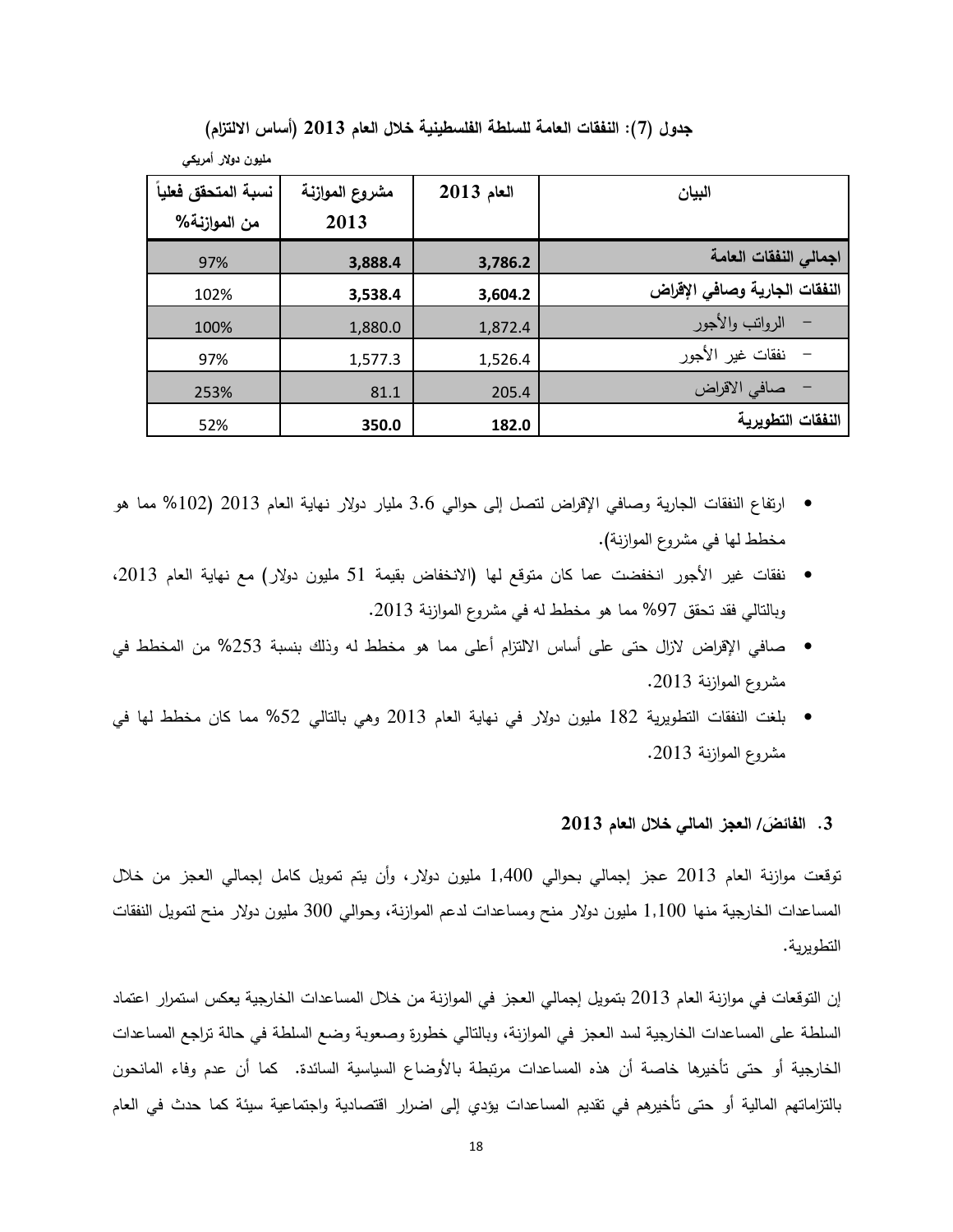2012 عندما قدرت المساعدات الخارجية بحوالي 1,300 مليون دولار بينما ما وصل فعلياً لم يتجاوز 786 مليون دولار ونتج عن ذلك فجوة تمويلية بلغت 777 مليون دولار ترتب عليها تراكم في المتأخرات ولجوء السلطة إلى الاقتراض من البنوك المحلية من أجل الوفاء بالنزاماتها المالية (هيفاء، 2013).

# 1 .3 التحليل على الأساس النقدي

أدى انخفاض صافي الايرادات (قبل المساعدات الخارجية) خلال العام 2013 (2,260 مليون دولار) وارتفاع النفقات الجارية (3,175 مليون دولار) إلى حدوث عجز في الرصيد الجاري (قبل المنح والمساعدات) بقيمة (915 مليون دولار). وقد كانت المساعدات الخارجية ما قيمتها (1,328 مليون دولار) منها (1,225) كدعم للموازنة خلال نفس الفترة. في المقابل فإن العجز الإجمالي للموازنة مع نهاية العام 2013 (اجمالي الايرادات– اجمالي النفقات الجارية والتطويرية) وبدون المنح والمساعدات فقد بلغ حوالبي (1,080 مليون دولار).

جدول (8): مؤشرات العجز/ الفائض للسلطة الفلسطينية خلال العام 2013 (أساس نقدى)

| نسبة المتحقق فعلياً من<br>الموازنة% | مشروع الموازنة<br>2013 | $2013$ العام | البيان                                       |
|-------------------------------------|------------------------|--------------|----------------------------------------------|
| 87%                                 | $-1,050.0$             | $-915.5$     | العجز / الفائض الجاري (قبل المنح والمساعدات) |
| 77%                                 | $-1,400.0$             | $-1,079.7$   | العجز/ الفائض الكلبي (قبل المنح والمساعدات)  |

مليون دولار أمريك*ي* 

## 2.3 التحليل على أساس الالتزام

أدى انخفاض صافـي الايرادات قبل المساعدات الخارجية (علـي أساس الالتزام) والتـي بلغت حوالـي 2,256 مليون دولار وارتفاع النفقات الجارية حيث بلغت 3,604 مليون دولار إلى حدوث عجز في الرصيد الجاري بقيمة 1,348 مليون دولار . هذا العجز الجاري قبل المساعدات الخارجية والمقدرة بحوالي 1,328 مليون دولار .

جدول (9): موَشرات العجز/ الفائض للسلطة الفلسطينية خلال العام 2013 (أساس الالتزام)

| نسبة المتحقق فعلياً<br>من الموازنـة% | مشروع الموازنة<br>2013 | $2013$ العام | البيان                                       |
|--------------------------------------|------------------------|--------------|----------------------------------------------|
| 128%                                 | $-1,050.0$             | $-1,348.1$   | العجز / الفائض الجاري (قبل المنح والمساعدات) |
| 109%                                 | $-1,400.0$             | $-1,530.1$   | العجز / الفائض الكلي (قبل المنح والمساعدات)  |

مليون دولار أمريك*ي*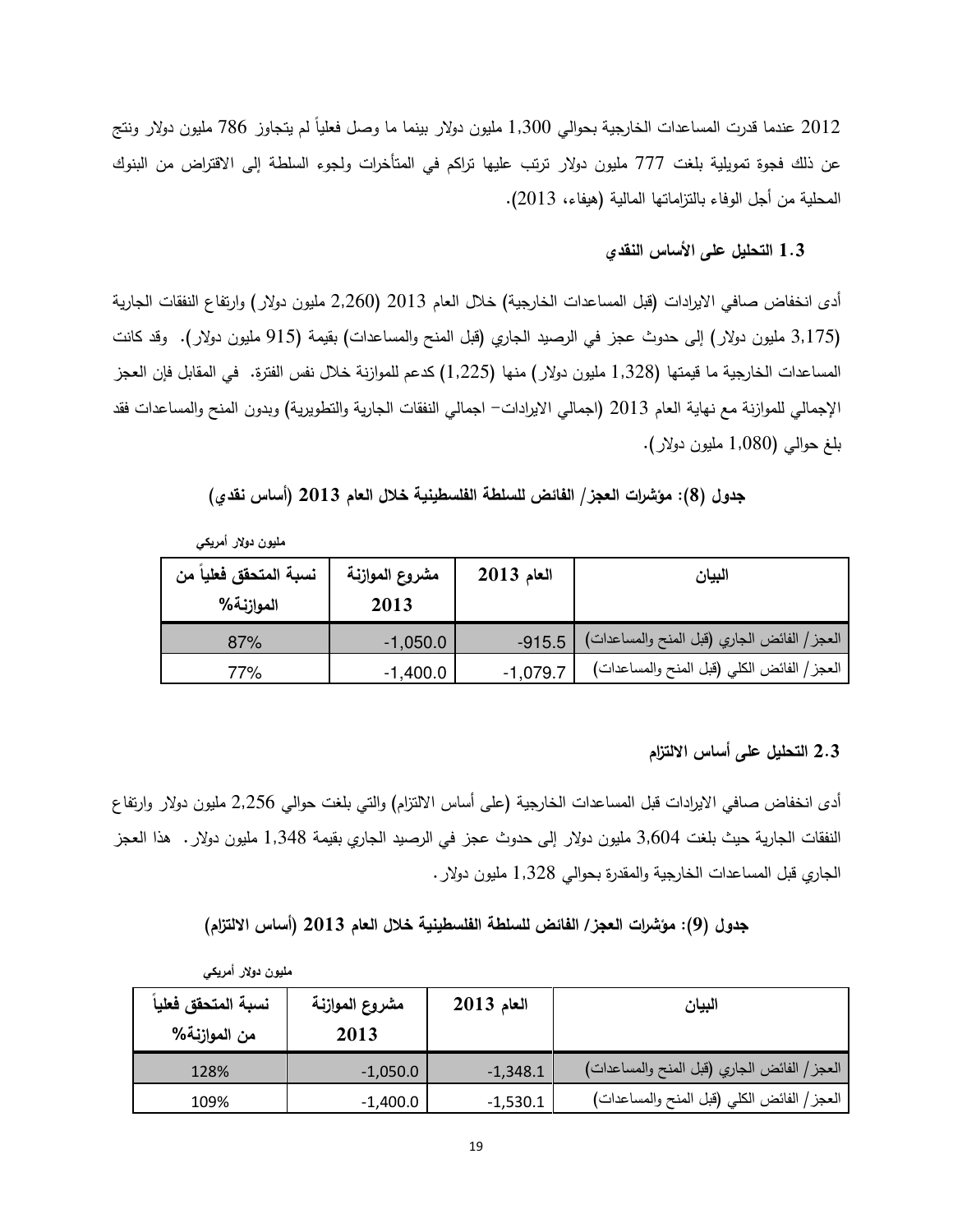4. تراكم المتأخرات خلال العام 2013

تعتبر المتأخرات هي مستحقات مالية مترتبه على السلطة الفلسطينية ولم تقم بتسديدها، ويمكن التعرف على الوضع المالي وتحليل المتأخرات من خلال مقارنة البيانات المالية على أساس الالتزام والأساس النقدي خلال العام 2013. الجدول النالي يعرض البنود الرئيسة للموازنة 2013 على الاساس النقدي وأساس الالنزام حيث يعتبر الفرق بينهما هو قيمة المتأخرات.

| مليون دولار أمريكي       |                      |                      |                               |
|--------------------------|----------------------|----------------------|-------------------------------|
| الفرق بين النقدى         | البيانات المالية على | البيانات المالية على | البيان                        |
| والالتزام                | الأساس النقدى        | أساس الالتزام        |                               |
|                          | 2013                 | 2013                 |                               |
| 3.6                      | 2,259.7              | 2,256.1              | اجمالی صافی الایرادات         |
| $\overline{\phantom{0}}$ | 832.0                | 832.0                | ايرادات ضريبية وغير ضريبية    |
| $3.7 -$                  | 1,645.7              | 1,649.4              | المقاصة                       |
| $7.3 -$                  | 218.0                | 225.3                | – ارجاعات ضريبية              |
|                          | 1,328.3              | 1,328.3              | المساعدات الخارجية            |
|                          | 1,224.7              | 1,224.7              | – لدعم الموازنة               |
|                          | 103.6                | 103.6                | – لدعم المشاريع التطويرية     |
|                          | $-241.9$             |                      | –    تمويل  البنوك *          |
| 428.9-                   | 3,175.2              | 3,604.2              | النفقات الجارية وصافى الإقراض |
| 102.6-                   | 1,769.8              | 1,872.4              | – الرواتب والأجور             |
| $326.3 -$                | 1,200.1              | 1,526.4              | – نفقات غير الأجور            |
| $\blacksquare$           | 205.4                | 205.4                | – صافي الاقراض                |
| $17.8 -$                 | 164.2                | 182.0                | النفقات التطويرية             |
| 432.6-                   | 915.5                | 1,348.1              | العجز في الموازنة الجارية     |
| 450.4-                   | 1,079.7              | 1,530.1              | العجز الكل <i>ى</i>           |
|                          | 248.6                | $-201.8$             | الفجوة التمويلية*             |

جدول (10): بيانات الموازنة للعام 2013 على الأساس النقدى وأساس الالتزام

● الفجوة التمويلية= اجمالي صافي الايرادات+ المساعدات الخارجية− النفقات العامة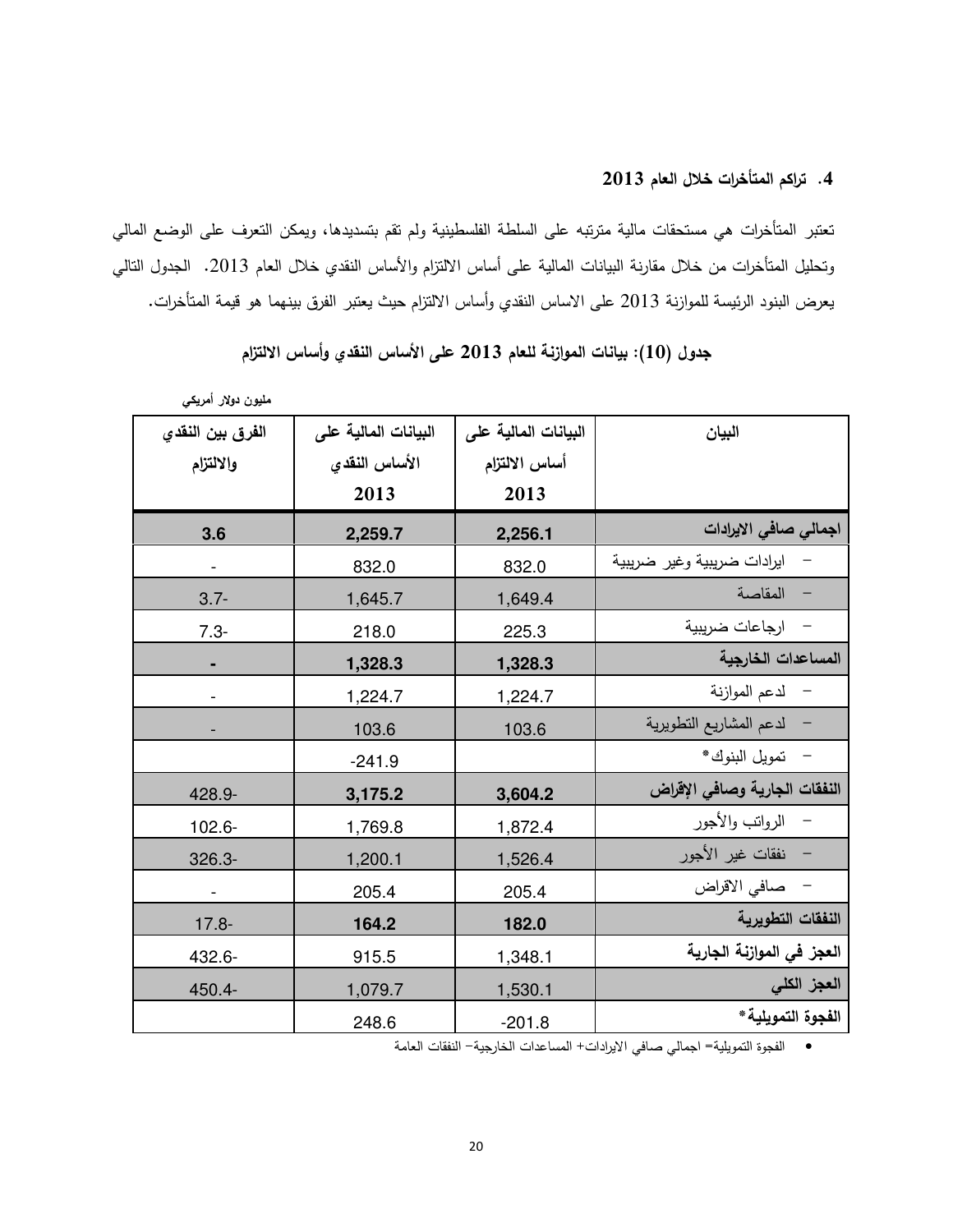أدت الفجوة الواسعة ما بين النفقات الجارية والايرادات العامة على أساس الالتزام إلى عجز جاري في إجمالي الموازنة تجاوز المساعدات الخارجية لدعم الموازنة وخلق فجوة تمويلية بقيمة 201.8 مليون دولار ، في المقابل نجد أن العجز الكلي علي الاساس النقدي بلغ 1,079.7 مليون دولار مما يخلق فائض تمويلي (المساعدات الخارجية– العجز على الاساس النقدي) بقيمة 248.6 مليون دولار مع الأخذ بعين الاعتبار أن هذا الفائض تأتي من اجمالي متأخرات بقيمة 454 اضافة إلى تخفيض مديونية السلطة لدى البنوك بقيمة 242 مليون دولار .

في جانب النفقات الجارية وصافي الاقراض، فإن النفقات الجارية وصافي الاقراض على أساس الالتزام قد بلغ حوالي 3.6 مليار دولار ولكن ما تم دفعه فعلا على الاساس النقدي فقد بلغ 3.2 مليار دولار مما أدى إلى نزاكم متأخرات بقيمة 428.9 مليون دولار . وبإضافة متأخرات النفقات التطويرية (17.8) ومتأخرات الارجاعات الضريبية (7.3) فإن اجمالي المتأخرات خلال العام 2013 يكون قد سجل 454 مليون دولار ، والجدول التالي يبين نفاصيل المتأخرات.

| مليون دولار أمريكي  |                          |
|---------------------|--------------------------|
| صافى قيمة المتأخرات | البيان                   |
| 7.3                 | ارجاعات ضريبية           |
| 428.9               | اجمالي النفقات الجارية:  |
| 102.6               | رواتب وأجور<br>$\bullet$ |
| 326.3               | •    نفقات غير الأجور    |
| 17.8                | ً نفقات تطويرية          |
| 454                 | مجموع المتأخرات          |

# جدول (11): صافي قيمة المتأخرات خلال العام 2013

# 5. الدين العام خلال العام 2013

اتساع الفجوة ما بين النفقات والإيرادات براكم العجز في الموازنة، ويخلق فجوة تمويلية بلغت 201.8 مليون دولار خلال العام 2013، كما تشير البيانات على الأساس النقدي إلى أن العجز الكلي قد تم تمويله بالكامل من المساعدات الخارجية وما نبقي من المساعدات بقيمة 248.6 تم تسديد جزء من مديونية السلطة للبنوك المحلية بقيمة 241.9 مليون دولار ، وقد جاء ذلك على حساب متأخرات للقطاع الخاص قيمتها 454 مليون دولار .

في المقابل فإن البيانات من وزارة المالية تشير إلى أن مجموع الدين العام مع نـهايـة العام 2013 بلـغ 2,376.3 مليون دولار حيث يوضح الجدول النالي توزيعات الدين العام الحكومي خلال العام 2013 (مليون دولار )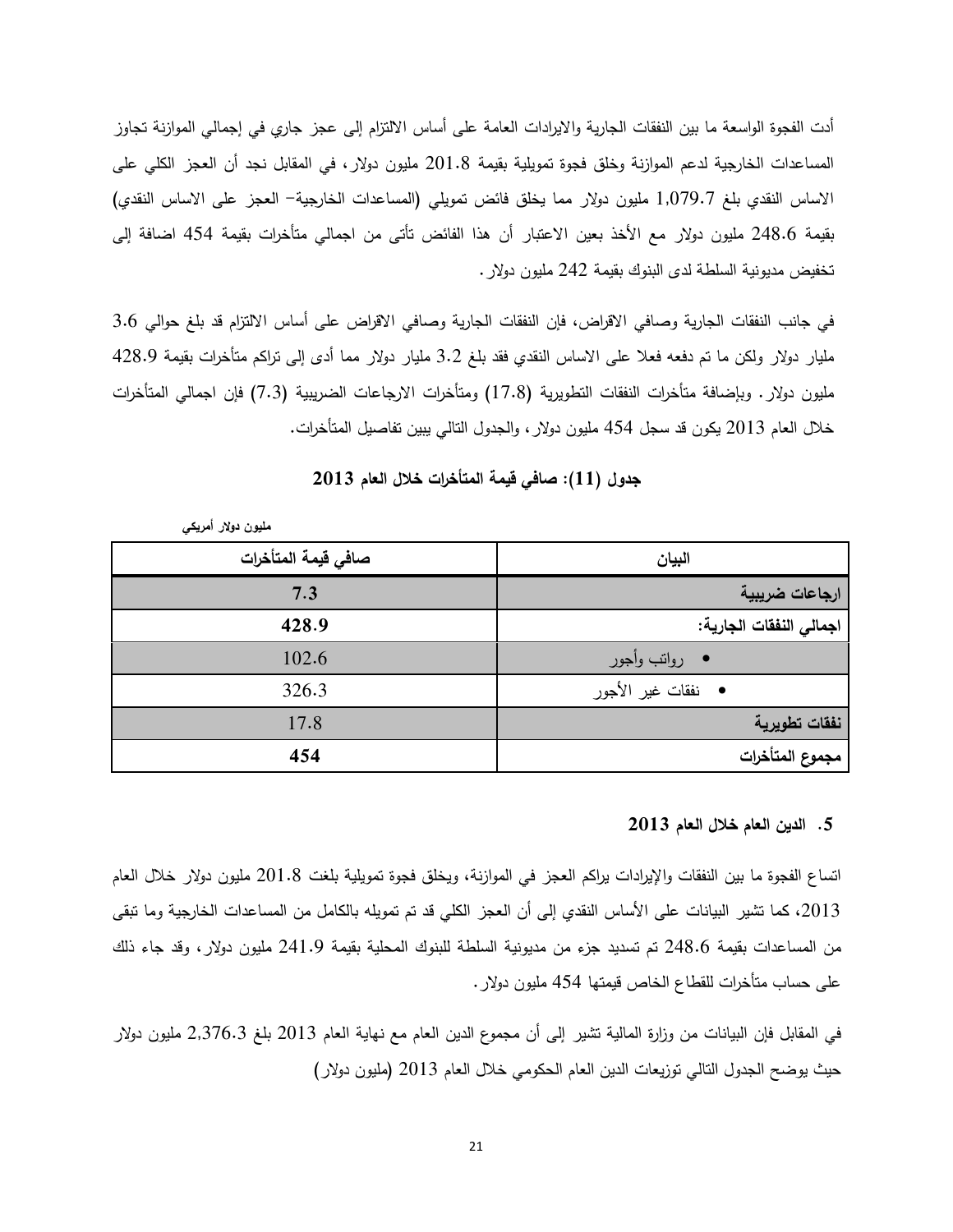| كانون أول 2013 | كانون أول 2012 | البيان                              |
|----------------|----------------|-------------------------------------|
|                |                |                                     |
| 1,267.6        | 1,384.8        | الدين المحلى                        |
| 661.3          | 718.7          | قروض البنوك                         |
| 366.3          | 480.3          | تسهيلات بنكية                       |
| 225.4          | 177.6          | قروض هيئة البنزول                   |
| 14.6           | 8.2            | قروض مؤسسات عامة أخرى               |
| 1,108.7        | 1,097.9        | الدين الخارجي                       |
| 630.2          | 629.0          | المؤسسات المالية العربية            |
| 342.5          | 338.6          | المؤسسات الدولية والإقليمية         |
| 136.0          | 130.3          | القروض الثنائية                     |
| 2,376.3        | 2,482.7        | مجموع الدين العام الحكومي           |
|                |                | الدين العام كنسبة إلى الناتج المحلى |
|                | 23.7%          | الاجمالى                            |

جدول (12): الدين العام الحكومي خلال العام 2013 (مليون دولار)

الشكل التالي يوضح مصادر الدين المحلي والخارجي للسلطة خلال العام 2013.



شكل (7): الدين العام خلال العام 2013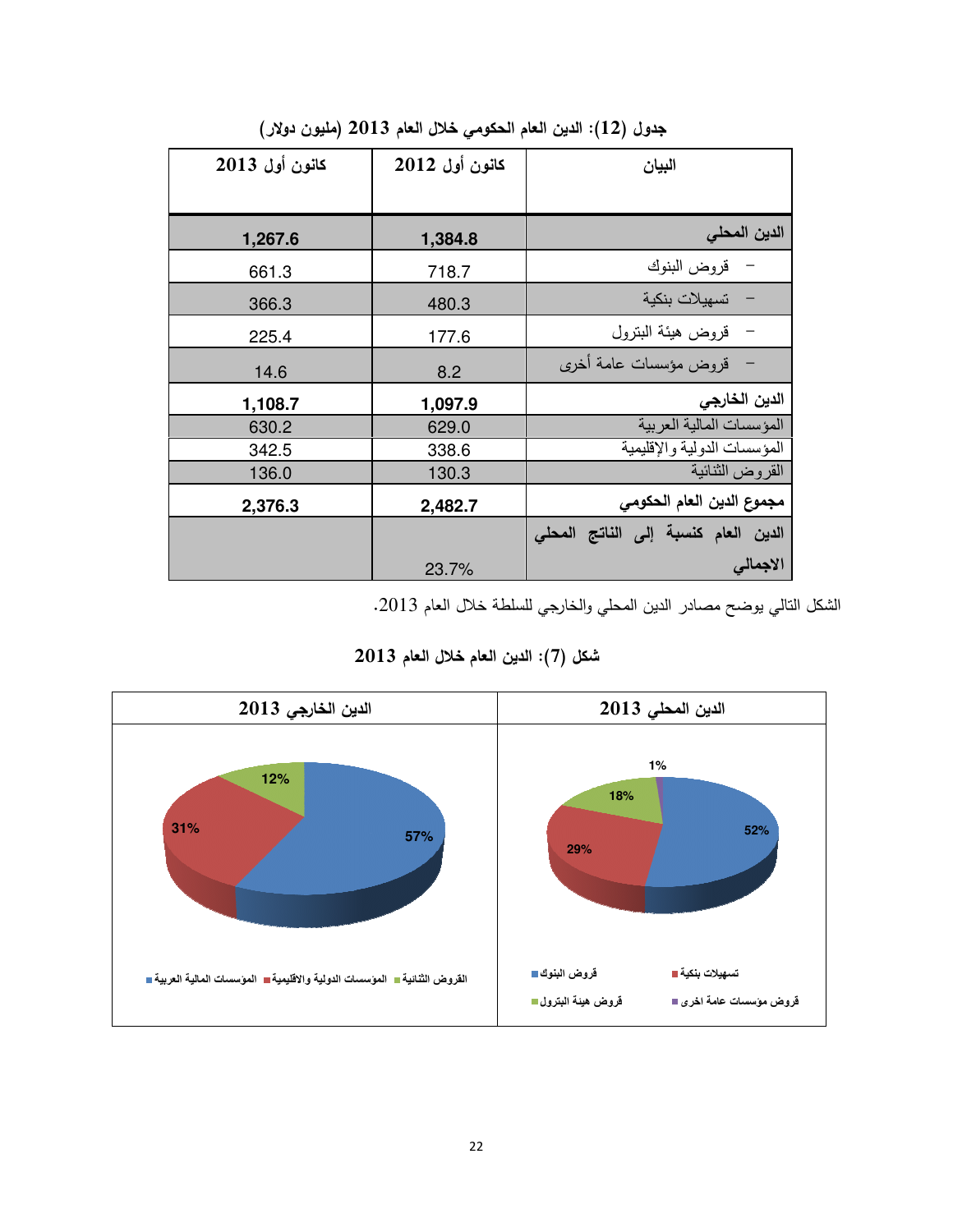#### 6. النفقات العامة وفق مراكز المسئولية خلال العام 2013

بالنظر إلى النفقات العامة للسلطة الفلسطينية وفق مراكز المسئولية على الوزارات والمؤسسات الحكومية المختلفة فإنه يتضح استحواذ وزارة الداخلية والأمن علـي 29% من اجمالـي النفقات، كما تشكل فاتورة الرواتب والأجور لوزارة الداخلية والأمن 42% من اجمالي فانورة الروانب لكافة مراكز المسئولية في السلطة، تلتها وزارة النربية والنعليم العالي بنسبة 28% ووزارة الصحة بنسبة 9%.

أما نفقات غير الأجور فمن الملاحظ استحواذ النفقات التحويلية بنسبة 46%، وقد أوضحت الموازنة مع نهاية العام 2013 البنود الأساسية لهذه النفقات التحويلية والتي تمثل المسئولية الاجتماعية التي تتحملها السلطة الوطنية تجاه مواطنيها، وتشمل مساعدات اجتماعية للعوائل غير المقتدرة، اعانات البطالة، المساعدة للسجناء والمعتقلين والسجناء المفرج عنهم، فوائد الضمان الاجتماعي (المعاشات المدنية والعسكرية) ودعم الحكومة المحلية.

في المقابل فإن النفقات التطويرية خلال العام 2013 نوزعت ما بين حوال 40% تمويل من موازنة السلطة، وحوالي 55% نمويل خارجي فيما لم يحدد تمويل 5% من المشاريع النطويرية. عند النظر إلى طبيعة المشاريع النطويرية التي تم تمويلها من موازنة السلطة خلال العام 2013 فإن 15% منها هو استملاك مبانـي وأراضـي عامة للسلطـة الفلسطينية، مشروع توليد كهرباء غزة 4%، مشروع تخضير فلسطين حوالي 3.8% في حين ان 39% من المشاريع الممولة من السلطة غير محددة تحت بند .<br>أخرى.

| نسبة الرواتب والأجور | نسبة النفقات | مركز المسئولية                 |
|----------------------|--------------|--------------------------------|
| من اجمالي الرواتب    | من اجمالي    |                                |
| والاجور              | النفقات      |                                |
| 5%                   | 7%           | الادارة المعامة                |
| 44%                  | 32%          | الأمن والنظام                  |
| 42%                  | 29%          | منها: وزارة الداخلية والأمن    |
| 3%                   | 13%          | الشؤون المالية                 |
| 2%                   | 2%           | الشوون الخارجية                |
| 3%                   | 2%           | الشؤون الاقتصادية              |
| 40%                  | 42%          | الشؤون الاجتماعية              |
| 28%                  | 19%          | وزارة النزبية والتعليم العالمي |
| 9%                   | 10%          | وزارة الصحة                    |

جدول (13): النفقات وفق مراكز المسئولية خلال العام 2013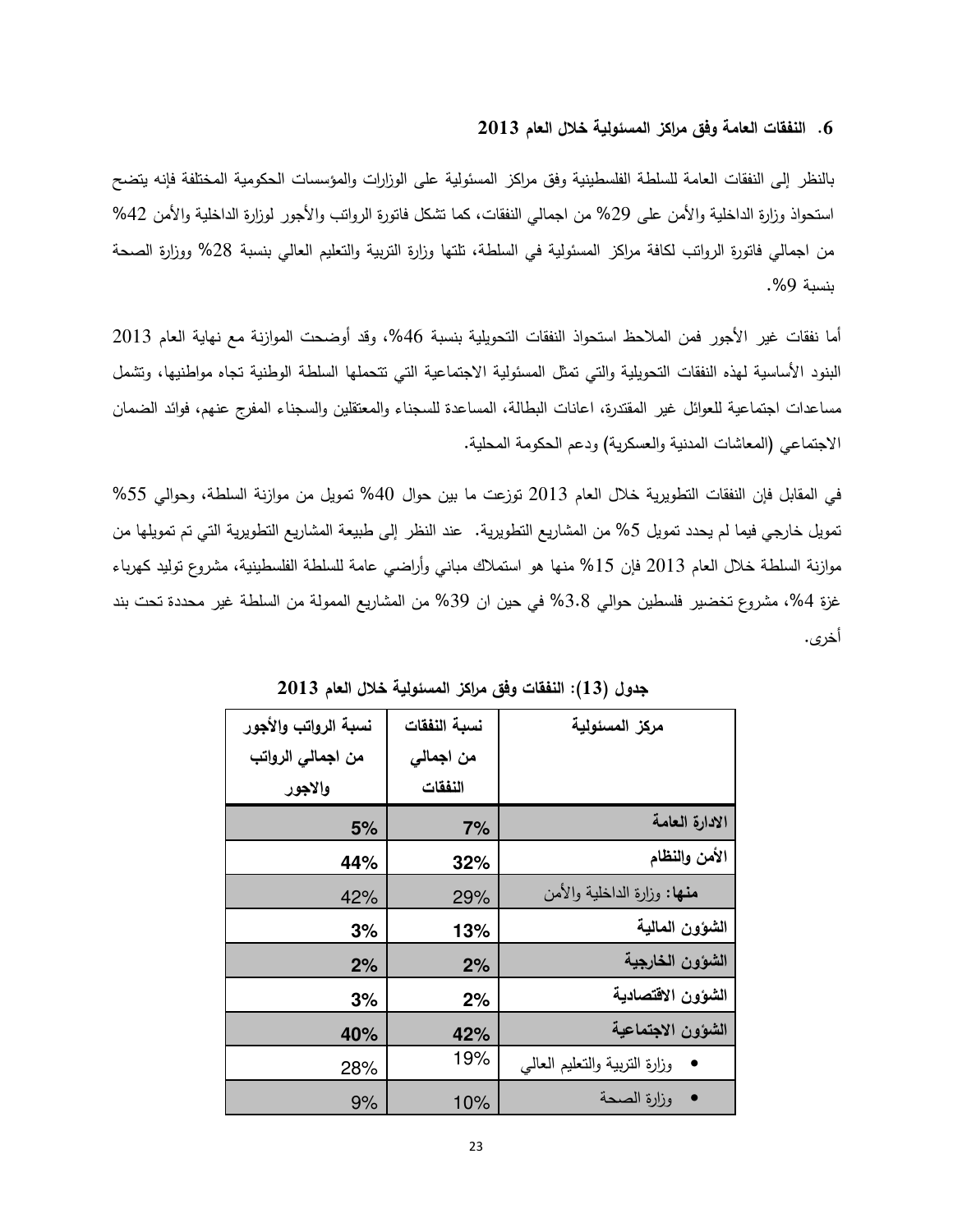| 1%      | 10%     | وزارة الشؤون الاجتماعية |
|---------|---------|-------------------------|
| 2%      | $1\%$   | الخدمات الثقافبة        |
| 1%      | 1%      | خدمات النقل والمواصلات  |
| 1,865.9 | 3,420.4 | الاجمالى (مليون دولار)  |

وبالنظر إلى أهمية قطاعات النعليم والصحة إضافة إلى الشؤون الاجتماعية كونها من القطاعات التي نؤثر على التتمية المجتمعية، فإنه سيتضمن التحليل واقع المخصصات لهذه الوزارات من النفقات العامة وفق مشروع الموازنة المقر بداية العام 2013 وما نتحقق فعلياً منها. حيث يوضح الجدول النالي المخصصات وفق مشروع قانوني الموازنة 2012 و 2013 إضافة إلى الانفاق الفعلي مع نهاية العام 2013.

جدول (14): مخصصات النفقات الجارية لوزارة الداخلية والوزارات ذات العلاقة بالخدمات الإجتماعية في مشروعي قانون الموازنة العامة 2012، 2013 مع ما تحقق فعلياً عام 2013

| الوزارة           |                          |                         |                |                         |                         |                | إجمالي النفقات الجارية  |                         |                   |                           |                         |                |  |
|-------------------|--------------------------|-------------------------|----------------|-------------------------|-------------------------|----------------|-------------------------|-------------------------|-------------------|---------------------------|-------------------------|----------------|--|
|                   | الرواتب والأجور          |                         |                | النفقات التشغيلية       |                         |                | لمكل وزارة              |                         |                   | النسبة من النفقات الجارية |                         |                |  |
|                   | مشروع<br>موازنية<br>2012 | مشروع<br>موازنة<br>2013 | 2013<br>الفعلى | مشروع<br>موازنة<br>2012 | مشروع<br>موازنة<br>2013 | 2013<br>الفعلى | مشروع<br>موازنة<br>2012 | مشروع<br>موازنة<br>2013 | 201<br>3<br>الفطى | مشروع<br>موازنة<br>2012   | مشروع<br>موازنة<br>2013 | 2013<br>الفعلى |  |
| الداخلية<br>وزلرة |                          |                         |                |                         |                         |                |                         |                         |                   |                           |                         |                |  |
| والأمن الوطنى     | 752                      | 843                     | 782            | 71                      | 81                      | 151            | 882                     | 1,004                   | 944               | %28.8                     | %28.1                   | 29.8%          |  |
| وزارة الصحة       | 167                      | 172                     | 168            | 162                     | 200                     | 160            | 341                     | 390                     | 327               | %11.1                     | %10.5                   | 10.3%          |  |
| التربية<br>وزارة  |                          |                         |                |                         |                         |                |                         |                         |                   |                           |                         |                |  |
| والتعليم العالى   | 499                      | 481                     | 518            | 58                      | 61                      | 99             | 619                     | 584                     | 627               | %20.0                     | %15.8                   | 19.8%          |  |
| وزارة<br>الشؤون   |                          |                         |                |                         |                         |                |                         |                         |                   |                           |                         |                |  |
| الاجتماعية        | 14                       | 15                      | 15             | 3                       | 3                       | 4              | 298                     | 383                     | 323               | %9.7                      | %10.3                   | 10.2%          |  |

يتضح من الجدول (14) ازدياد في النفقات المخصصة لوزارة الداخلية والأمن مقارنة مع مشروع قانون الموازنة 2013، حيث توقع مشروع موازنة 2013 أن نكون نسبة النفقات من اجمالي النفقات الجارية خلال العام 2013 حوالي 28% وبتراجع عن ما كان في موازنة العام 2012 والذي كان مقدراً بنسبة 28.8%، إلا أن النفقات الفعلية على وزارة الداخلية والأمن الوطني خلال العام 2013 كانت 29.8% من اجمالي النفقات الجارية. في المقابل نزاجعت حصة وزارة الصحة من النفقات الجارية، حيث نوقع مشروع موازنة العام 2013 أن نكون حصـة الوزارة من النفقات الجارية الكلية حوالي 10.5% إلا أن الصرف الفعلي كان فقط 10.3% من اجمالي النفقات الجارية. في الوقت ذاته فإن نوقعات مشروع الموازنة لوزارة التربية والتعليم للعام 2013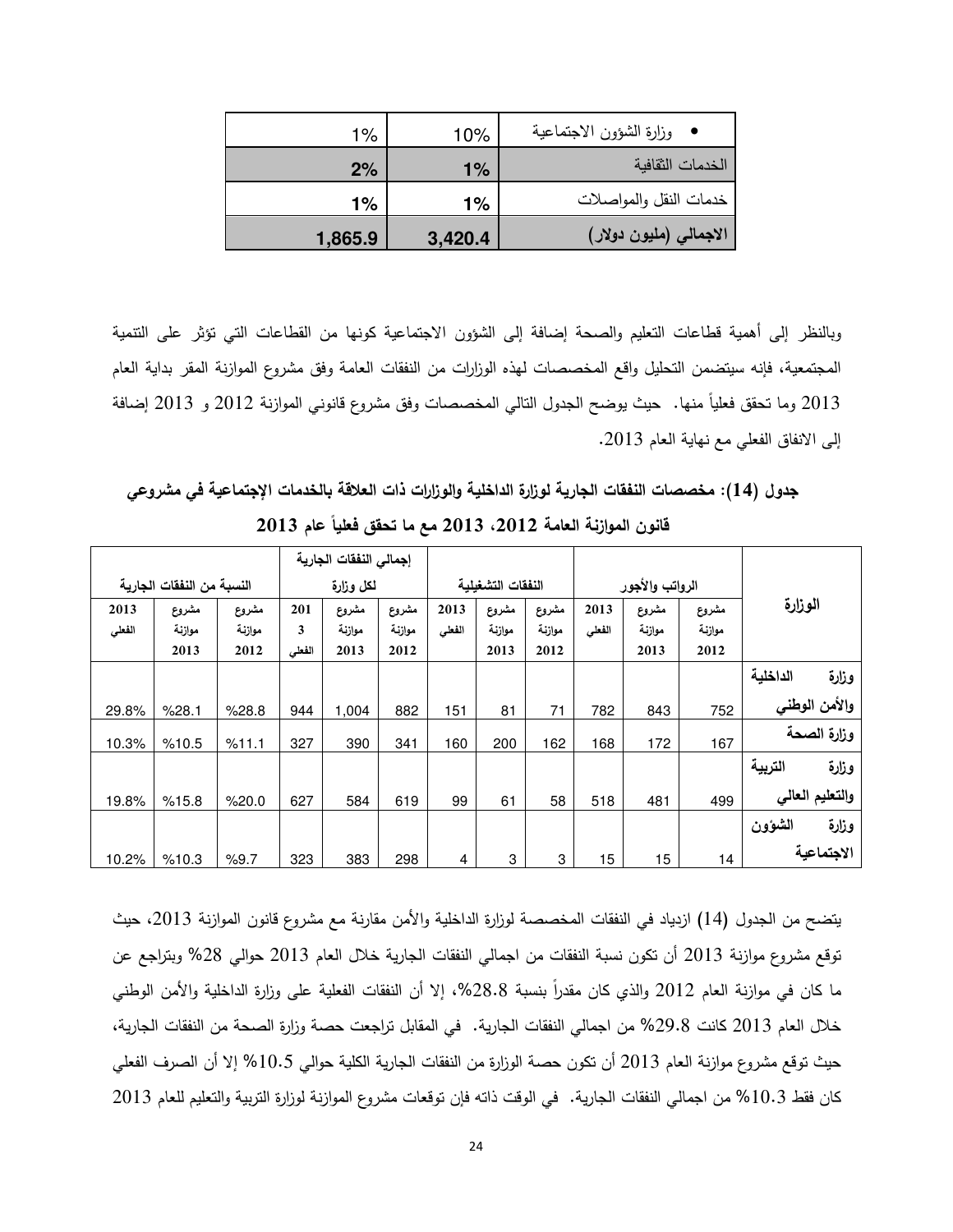كانت 15.8% وبتراجع عن موازنة العام 2012، إلا أن النفقات الجارية لوزراة التربية فقد كانت حوالي 20%. بالنسبة لوزارة الشؤون الاجتماعية فقد كانت النفقات الفعلية خلال العام 2013 ضمن ما كان مقرراً في مشروع الموازنة للعام 2013.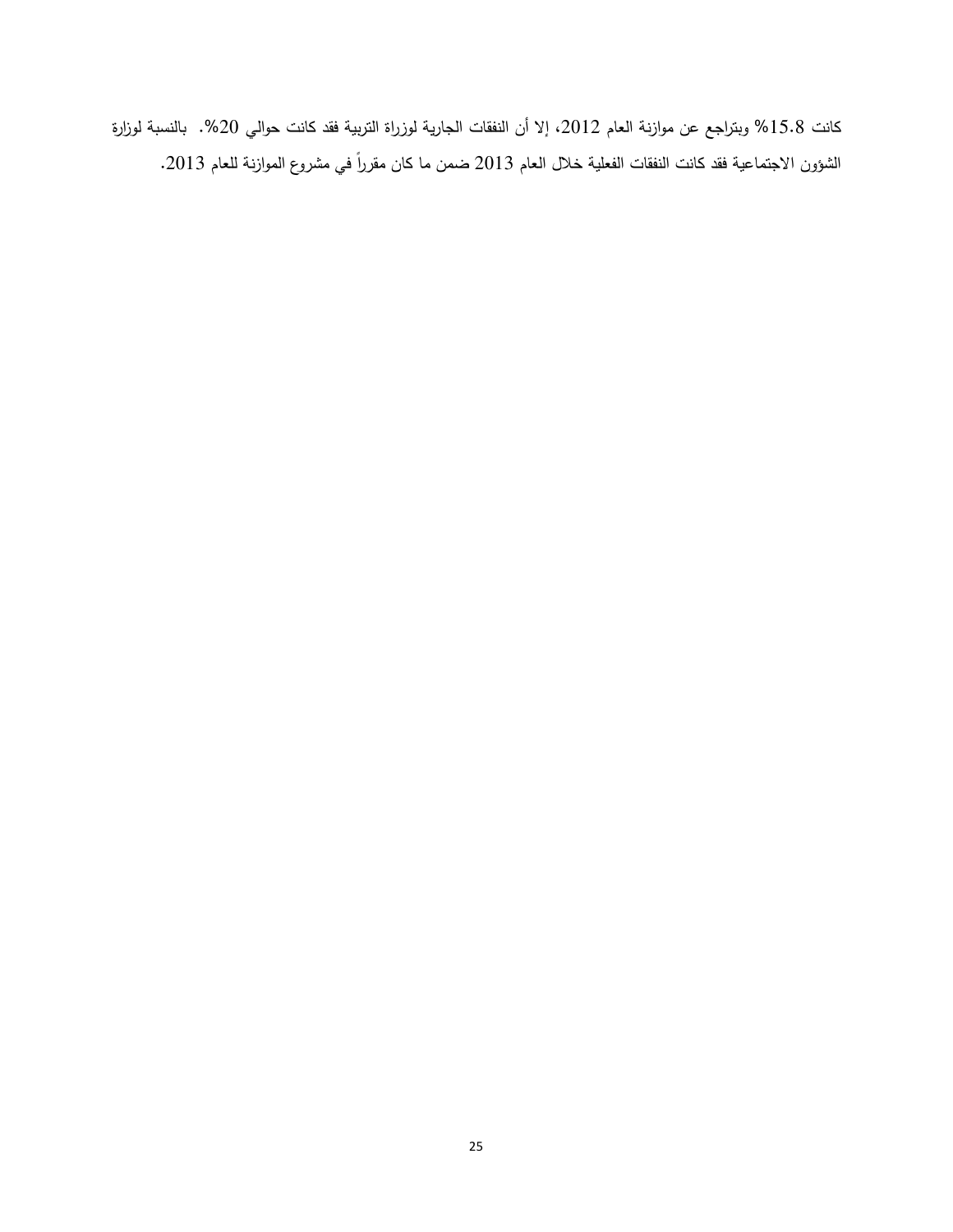#### الفصل الرابع

# خلاصة وتوصيات

الأزمة الحالية التي تعاني منها السلطة وهي أزمة قديمة حديثة نتمثل في وضع مالي صعب يحول دون تحقيق استدامة مالية فعلية، هذا الوضع المالي يتمثَّل في عدة مؤشرات منها العجز المزمن في الموازنة العامة، تراكم المتأخرات للقطاع الخاص، المديونية المرتفعة للسلطة الوطنية والاعتماد بشكل مباشر على المساعدات الخارجية لدعم العجز في الموازنة العامة. هذا الوضع المالي الراهن يتطلب من السلطة انخاذ اجراءات وحلول جذرية وندريجية للحد من صعوبة هذا الوضع وخلق نوع من الاستقرار المالي وفي هذا المجال نورد مجموعة من التوصيات التي يجمع الباحثين على أهميتها للخروج من أزمة السلطة الحالية ونوردها بالنالبي:

- 1. التأكيد على ضرورة أن نكون الأسس التي نبني عليها الموازنة العامة أكثر واقعية وبما يتلائم مع الاوضاع الاقتصادية التي تعيشها الأراضي الفلسطينية وعدم المبالغة في تقدير الايرادات وتقليل النفقات مما يخلق واقع صعب وعدم استقرار مالـي يـحول دون ايفاء السلطـة بالنزامانـها الماليـة، ويـحول دون نوفير مقومات الاستدامـة الماليـة.
- 2. ترشيد النفقات العامة وتقليص الفجوة ما بين النفقات العامة والايرادات العامة والحد من هدر المال العام، مع ضرورة التقليل من فاتورة الرواتب من خلال تجميد أو تقليل التوظيف في القطاع العام، مع ضرورة ترشيد نفقات السفر والسيارات وكوبونات المحروقات ونفقات الهواتف المحمولة (هيفاء، 2013).
- 3. معالجة فعلية لبند صافي الاقراض من خلال اتخاذ كافة الاجراءات لتقليص قيمة هذا البند حيث يتم استقطاع الديون المستحقة على السلطة لاسرائيل وبالأخص لشركة الكهرباء من هذا البند، وبالتالي من الضروري تقليص هذا البند من خلال تركيب عدادات الدفع المسبق أو حتى خصخصة خدمات الكهرباء لتقوم بتوزيع الكهرباء شركات خاصة بدلاً من الهبئات المحلبة.
- 4. اتخاذ اجراءات أو وضع خطة استراتيجية لتقليل الاعتماد على المساعدات الخارجية وزيادة الاعتماد على الايرادات الذانية، وترشيد النفقات على المدى المنوسط والطويل.
- 5. توسيع القاعدة الضريبيبة ونشر الوعي الضريبي ما بين التجار وتحسين عملية الجباية والرقابة عليها لمعالجة التهرب الضريبي، مع الزام المواطنين بفتح ملفات ضريبية لنشر ثقافة الالتزام الضريبي بين المواطنين.
- 6. نقليص الفجوة ما بين البيانات المالية على أساس الالتزام وعلى الأساس النقدي للحد من تراكم المتأخرات للقطاع الخاص والتي لها أثار سلبية على الاقتصاد الفلسطيني.
- 7. هنالك خلل في البنية الهيكلية للموازنة والذي لابد من خلاله اعادة النظر في أولويات المجتمع الفلسطيني واعطاء أولوية لقطاعي الصحة والنعليم، وضرورة توجيه المساعدات الخارجية لمشاريع البنية التحتية لتحفيز القطاع الخاص ليقود عجلة الاقتصاد مما يمكنه من استيعاب الزيادة في القوى العاملة (هيفاء، 2013).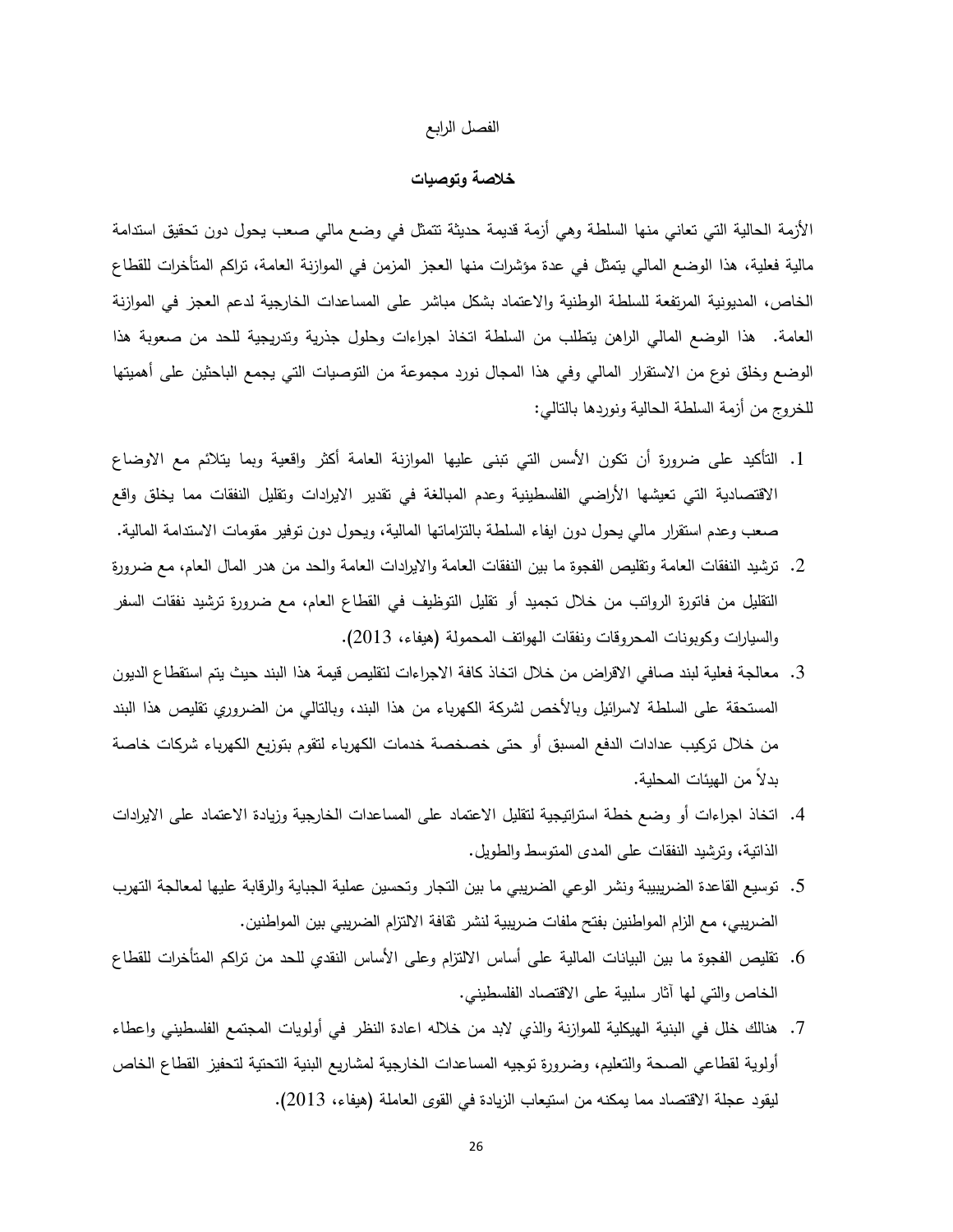- 8. انـهاء الانقسام السياسي لاتاحة الفرصة للشعب الفلسطيني من استغلال كامل موارده المتاحة.
- 9. فيما يخص النفقات لابد من مواصلة محاولات الاستغناء عن استئجار المباني ومحاولة دمج المؤسسات الحكومية لخفض تكلفة المباني.
	- 10. تخفيض النكلفة الأمنية وإعادة النظر في حاجة المجتمع الفلسطيني لهذا الكم من الأجهزة الأمنية.